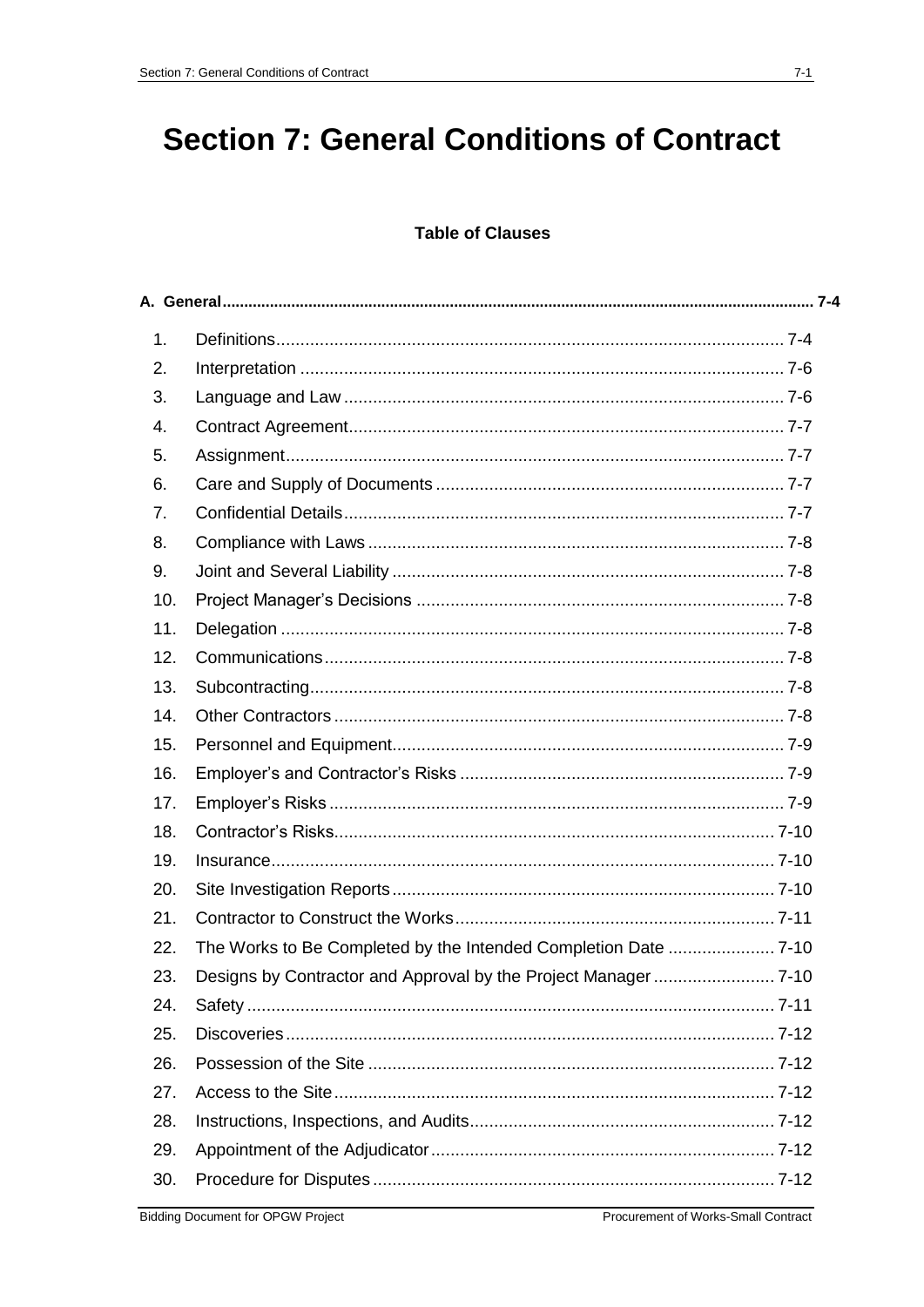| 31. |     |  |
|-----|-----|--|
| 32. |     |  |
| 33. |     |  |
| 34. |     |  |
|     |     |  |
| 35. |     |  |
| 36. |     |  |
| 37. |     |  |
| 38. |     |  |
| 39. |     |  |
| 40. |     |  |
|     |     |  |
| 41. |     |  |
| 42. |     |  |
| 43. |     |  |
| 44. |     |  |
|     |     |  |
| 45. |     |  |
|     |     |  |
| 46. |     |  |
| 47. |     |  |
| 48. |     |  |
| 49. |     |  |
| 50. |     |  |
| 51. |     |  |
| 52. | Tax |  |
| 53. |     |  |
| 54. |     |  |
| 55. |     |  |
| 56. |     |  |
| 57. |     |  |
| 58. |     |  |
| 59. |     |  |
| 60. |     |  |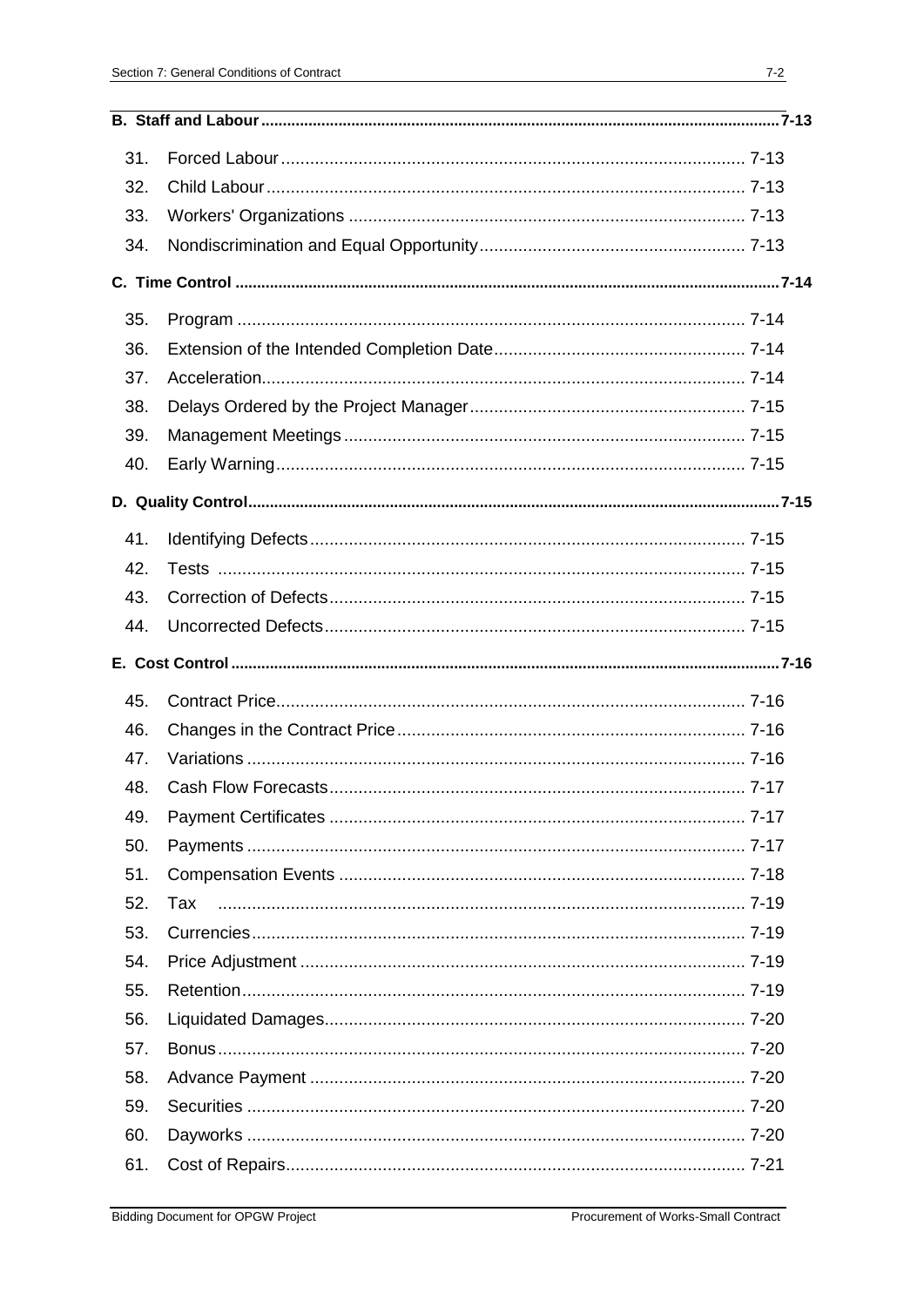| 62. |  |
|-----|--|
| 63. |  |
| 64. |  |
| 65. |  |
| 66. |  |
| 67. |  |
| 68. |  |
|     |  |
| 69. |  |
| 70. |  |
| 71. |  |
| 72. |  |
| 73. |  |
| 74. |  |
| 75. |  |
| 76. |  |
| 77. |  |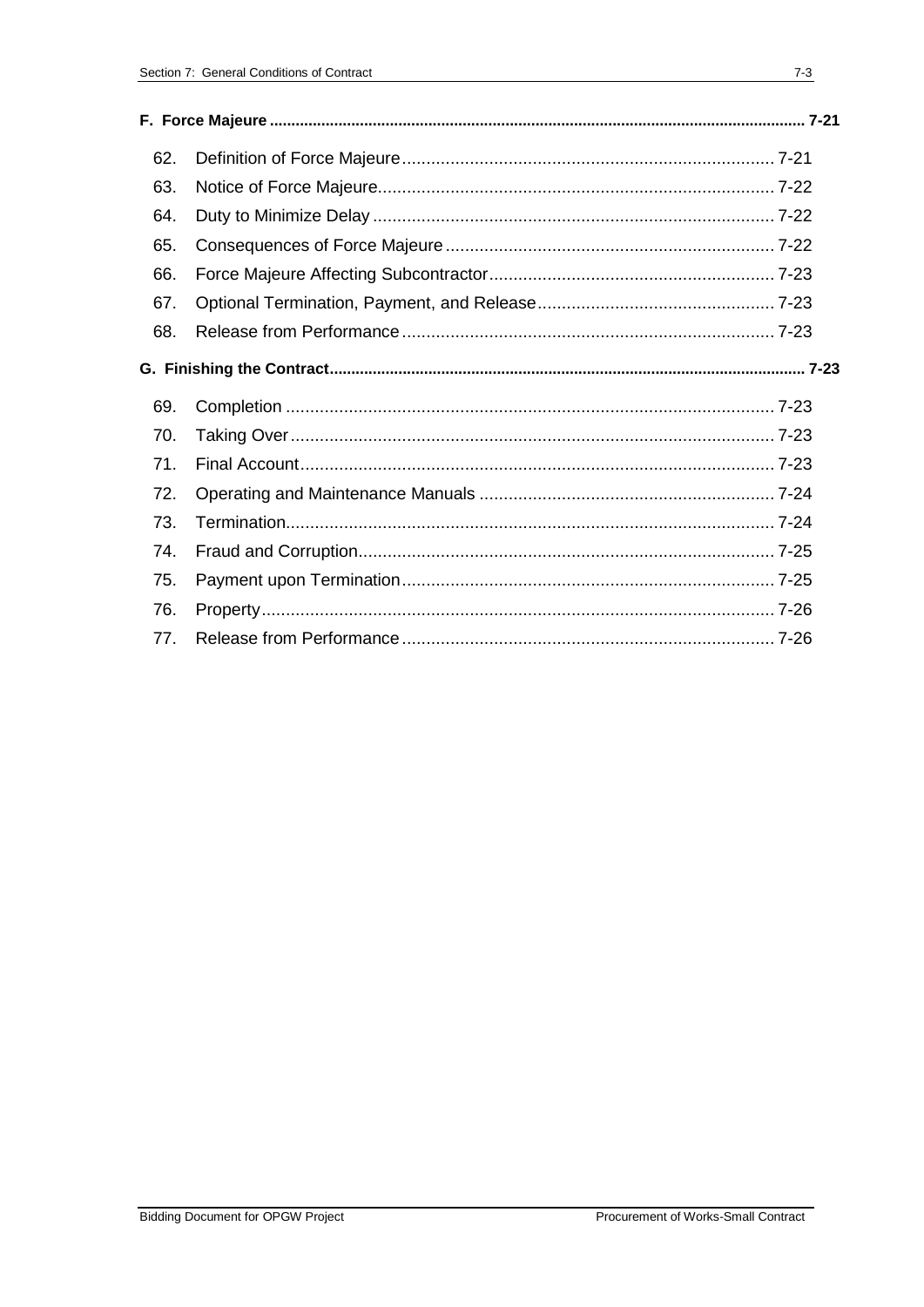### **A. General**

- **1. Definitions** 1.1 Boldface type is used to identify defined terms.
	- (a) The **Accepted Contract Amount** means the amount accepted in the Letter of Acceptance for the execution and completion of the Works and the remedying of any defects.
	- (b) The **Activity Schedule** is a schedule of the activities comprising the Construction, Installation, Testing, and Commissioning of the Works in a Lump Sum Contract. It includes a Lump Sum Price for each activity, which is used for valuations and for assessing the effects of Variations and Compensation Events.
	- (c) The **Adjudicator** is the person appointed jointly by the Employer and the Contractor to resolve disputes in the first instance, as provided for in GCC 29.1 [Appointment of Adjudicator1 hereunder.
	- (d) **Bill of Quantities** (where applicable) means the priced and completed Bill of Quantities forming part of the Bid.
	- (e) **Compensation Events** are those defined in GCC 51.1 [Compensation Events] hereunder.
	- (f) The **Completion Date** is the date of completion of the Works as certified by the Project Manager, in accordance with GCC 69.1 [Completion].
	- (g) The **Contract** is the Contract between the Employer and the Contractor to Execute, Complete, and Maintain the Works. It consists of the documents listed in GCC 2.3 below.
	- (h) The **Contractor** is the party whose Bid to carry out the Works has been accepted by the Employer.
	- (i) The **Contractor's Bid** is the completed bidding document submitted by the Contractor to the Employer.
	- (j) The **Contract Price** is the Accepted Contract Amount stated in the Letter of Acceptance and thereafter as adjusted in accordance with the Contract.
	- (k) **Days** are calendar days; months are calendar months.
	- (l) **Dayworks** are varied work inputs subject to payment on a time basis for the Contractor's employees and Equipment, in addition to payments for associated Materials and Plant.
	- (m) A **Defect** is any part of the Works not completed in accordance with the Contract.
	- (n) The **Defects Liability Certificate** is the certificate issued by the Project Manager upon correction of defects by the Contractor.
	- (o) The **Defects Liability Period** is the period calculated from the Completion Date where the Contractor remains responsible for remedying defects.
	- (p) **Drawings** include calculations and other information provided or approved by the Project Manager for the execution of the Contract.
	- (q) The **Employer** is the party who employs the Contractor to carry out the Works, as specified in the **PCC.**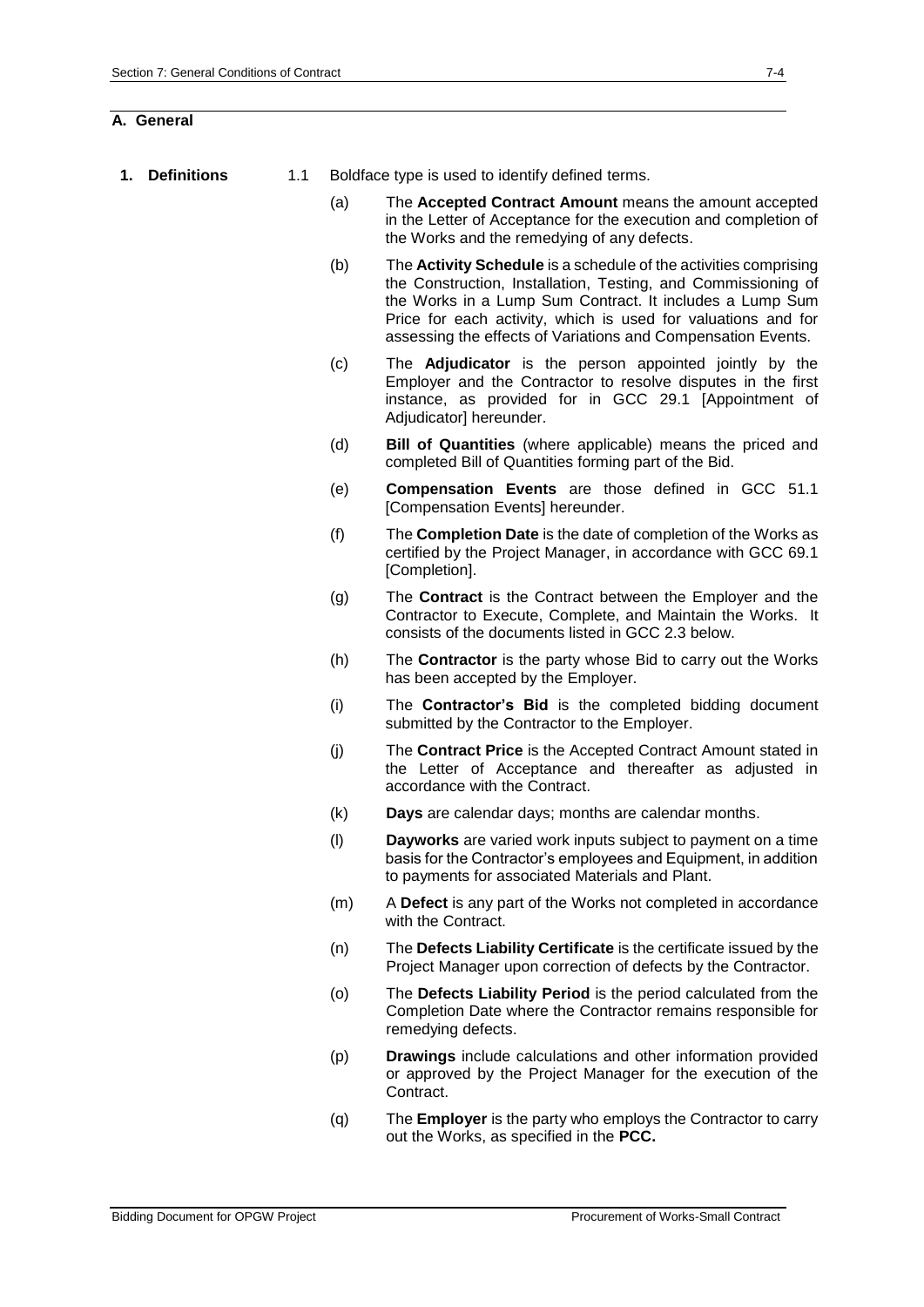- (r) **Equipment** is the Contractor's machinery and vehicles brought temporarily to the Site to construct the Works.
- (s) **Force Majeure** means an exceptional event or circumstance: which is beyond a Party's control; which such Party could not reasonably have provided against before entering into the Contract; which, having arisen, such Party could not reasonably have avoided or overcome; and, which is not substantially attributable to the other Party.
- (t) **In writing** or **written** means hand-written, type-written, printed, or electronically made, and resulting in a permanent record.
- (u) The **Initial Contract Price** is the Contract Price listed in the Employer's Letter of Acceptance.
- (v) The **Intended Completion Date** is the date on which it is intended that the Contractor shall complete the Works. The Intended Completion Date is specified in the **PCC**. The Intended Completion Date may be revised only by the Project Manager by issuing an extension of time or an acceleration order.
- (w) **Letter of Acceptance** means the formal acceptance by the Employer of the Bid and denotes the formation of the Contract at the date of acceptance.
- (x) **Materials** are all supplies, including consumables, used by the Contractor for incorporation in the Works.
- (y) **Party** means the Employer or the Contractor, as the context requires.
- (z) **PCC** means Particular Conditions of Contract.
- (aa) **Plant** is any integral part of the Works that shall have a mechanical, electrical, chemical, or biological function.
- (bb) The **Project Manager** is the person named in the **PCC** (or any other competent person appointed by the Employer and notified to the Contractor, to act in replacement of the Project Manager) who is responsible for supervising the execution of the Works and administering the Contract.
- (cc) **Retention Money** means the aggregate of all monies retained by the Employer pursuant to GCC 55.1 [Retention].
- (dd) **Schedules** means the document(s) entitled schedules, completed by the Contractor and submitted with the Letter of Bid, as included in the Contract. Such document may include the Bill of Quantities, data, lists, and schedules of rates and/or prices.
- (ee) The **Site** is the area defined as such in the **PCC**.
- (ff) **Site Investigation Reports** are those that were included in the bidding documents and are factual and interpretative reports about the surface and subsurface conditions at the Site.
- (gg) **Specification** means the Specification of the Works included in the Contract and any modification or addition made or approved by the Project Manager.
- (hh) The **Start Date** is given in the **PCC**. It is the latest date when the Contractor shall commence execution of the Works. It does not necessarily coincide with any of the Site Possession Dates.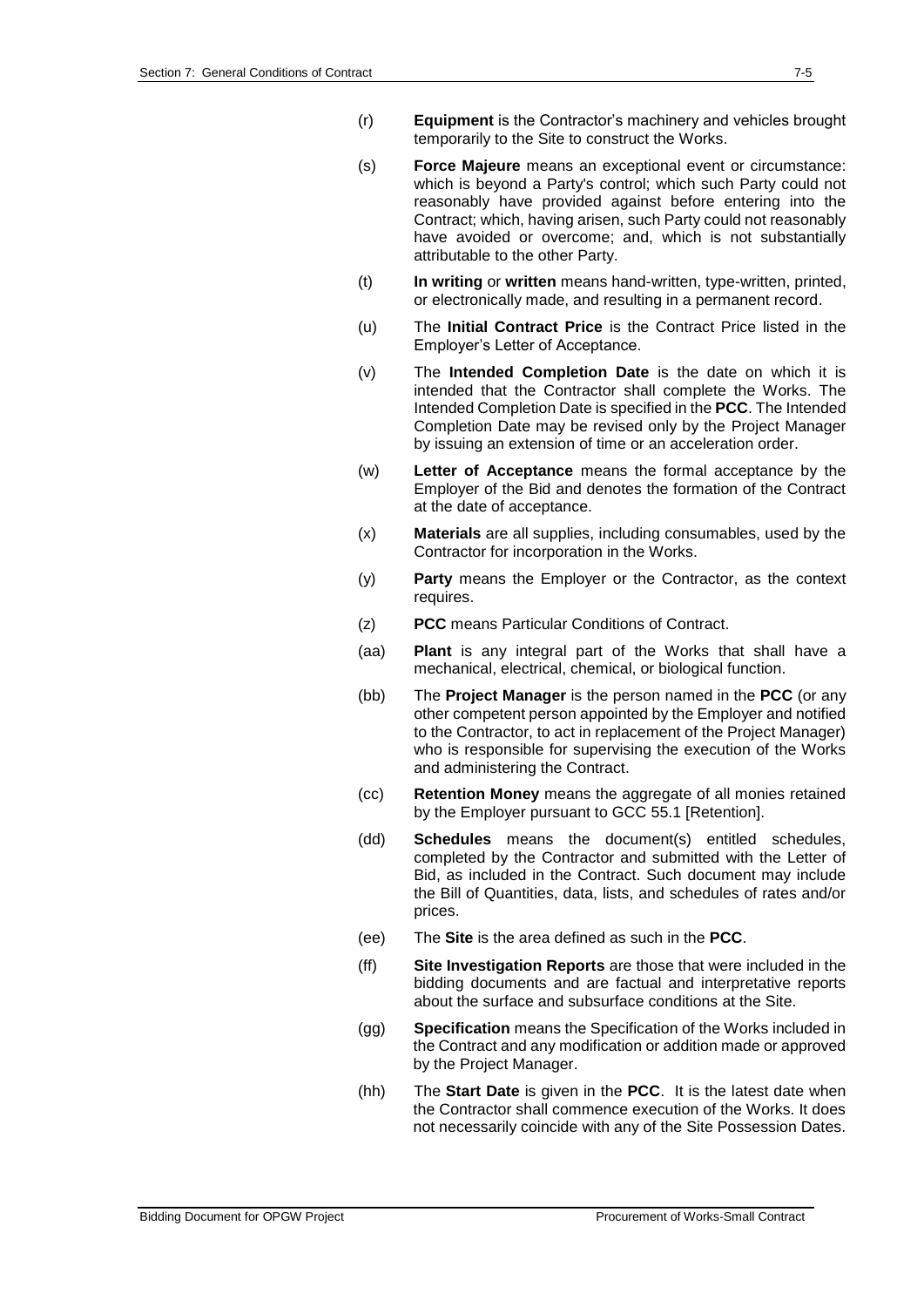- (ii) A **Subcontractor** is a person or corporate body who has a Contract with the Contractor to carry out a part of the work in the Contract, which includes work on the Site.
- (jj) **Temporary Works** are works designed, constructed, installed, and removed by the Contractor that are needed for construction or installation of the Works.
- (kk) A **Variation** is an instruction given by the Project Manager which varies the Works.
- (ll) The **Works** are what the Contract requires the Contractor to Construct, Install, and hand over to the Employer, as defined in the **PCC.**
- **2. Interpretation** 2.1 In interpreting these GCC, singular also means plural, male also means female or neuter, and the other way around. Headings have no significance. Words have their normal meaning under the language of the Contract unless specifically defined. The Project Manager shall provide instructions clarifying queries about these GCC.
	- 2.2 If sectional completion is specified in the **PCC**, references in the GCC to the Works, the Completion Date, and the Intended Completion Date apply to any Section of the Works (other than references to the Completion Date and Intended Completion Date for the whole of the Works).
	- 2.3 The documents forming the Contract shall be interpreted in the following order of priority:
		- (a) Contract Agreement,
		- (b) Letter of Acceptance,
		- (c) Letter of Bid,
		- (d) Particular Conditions of Contract,
		- (e) the List of Eligible Countries that was specified in Section 5 of the bidding document,
		- (f) General Conditions of Contract,
		- (g) Specifications,
		- (h) Drawings,
		- (i) Completed Activity Schedules or Bill of Quantities, and
		- (j) any other document listed in the **PCC** as forming part of the Contract.
- **3. Language and Law** 3.1 The language of the Contract and the law governing the Contract are stated in the **PCC**.
	- 3.2 Throughout the execution of the Contract, the Contractor shall comply with the import of goods and services prohibitions in the Employer's country when
		- (a) by an act of compliance with a decision of the United Nations Security Council taken under Chapter VII of the Charter of the United Nations, the Borrower's Country prohibits any import of goods from, or any payments to, a particular country, person, or entity. Where the Borrower's country prohibits payments to a particular firm or for particular goods by such an act of compliance, that firm may be excluded.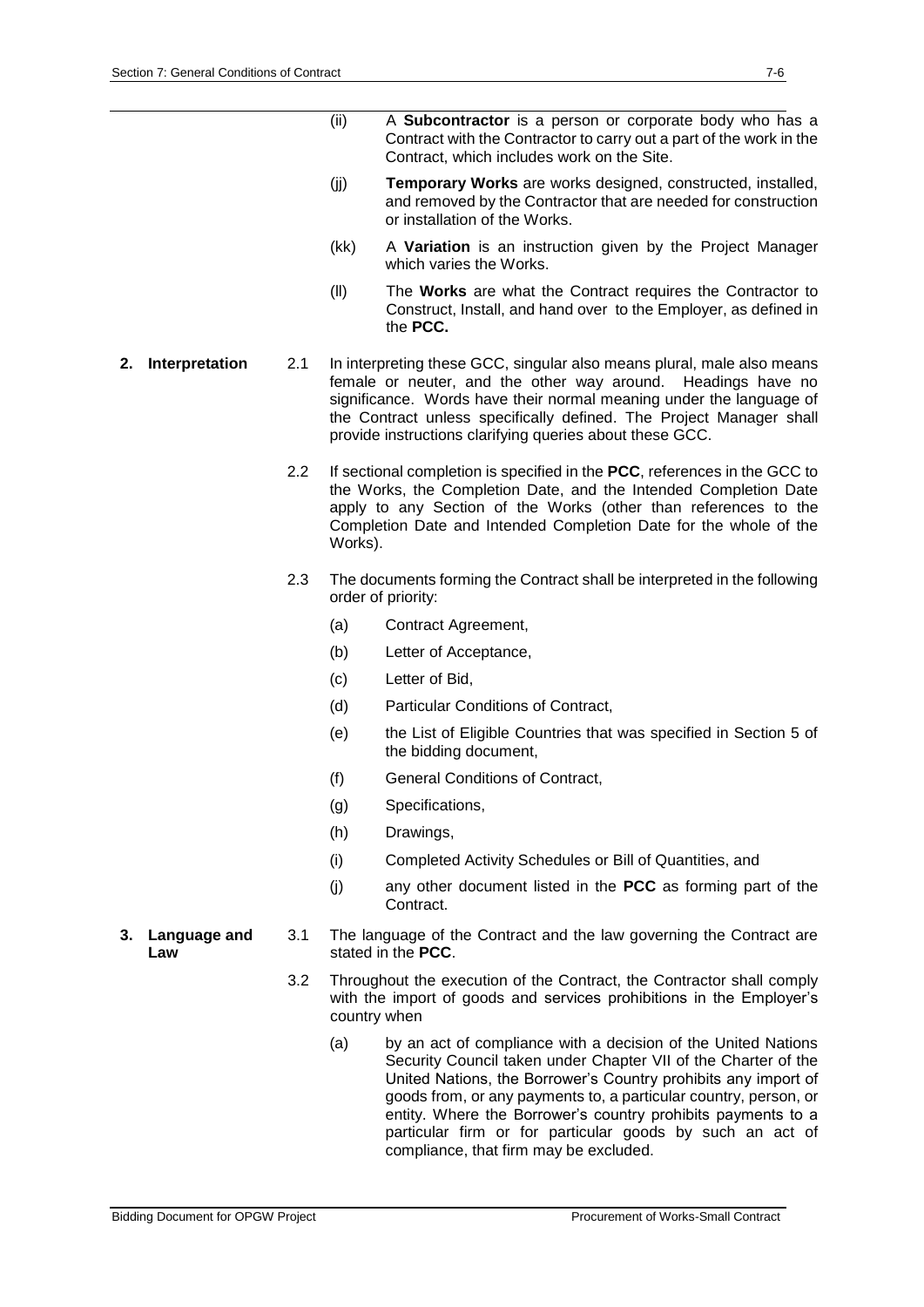| 4. Contract<br><b>Agreement</b>    | 4.1 | The Parties shall enter into a Contract Agreement within 28 days after<br>the Contractor receives the Letter of Acceptance, unless the Particular<br>Conditions establish otherwise. The Contract Agreement shall be based<br>upon the attached Contract forms in Section 8. The costs of stamp duties<br>and similar charges (if any) imposed by law in connection with entry into<br>the Contract Agreement shall be borne by the Employer.                                                                                                                                            |  |  |
|------------------------------------|-----|------------------------------------------------------------------------------------------------------------------------------------------------------------------------------------------------------------------------------------------------------------------------------------------------------------------------------------------------------------------------------------------------------------------------------------------------------------------------------------------------------------------------------------------------------------------------------------------|--|--|
| 5. Assignment                      | 5.1 | Neither Party shall assign the whole or any part of the Contract or any<br>benefit or interest in or under the Contract. However, either Party                                                                                                                                                                                                                                                                                                                                                                                                                                           |  |  |
|                                    |     | (a)<br>may assign the whole or any part with the prior agreement of<br>the other Party, at the sole discretion of such other Party; and                                                                                                                                                                                                                                                                                                                                                                                                                                                  |  |  |
|                                    |     | (b)<br>may, as security in favor of a bank or financial institution, assign<br>its right to any moneys due, or to become due, under the<br>Contract.                                                                                                                                                                                                                                                                                                                                                                                                                                     |  |  |
| 6. Care and Supply<br>of Documents | 6.1 | The Specification and Drawings shall be in the custody and care of the<br>Employer. Unless otherwise stated in the Contract, two copies of the<br>Contract and of each subsequent Drawing shall be supplied to the<br>Contractor, who may make or request further copies at the cost of the<br>Contractor.                                                                                                                                                                                                                                                                               |  |  |
|                                    | 6.2 | Each of the Contractor's Documents shall be in the custody and care of<br>the Contractor, unless and until taken over by the Employer. Unless<br>otherwise stated in the Contract, the Contractor shall supply to the<br>Engineer six copies of each of the Contractor's Documents.                                                                                                                                                                                                                                                                                                      |  |  |
|                                    | 6.3 | The Contractor shall keep, on the Site, a copy of the Contract,<br>publications named in the Specification, the Contractor's Documents (if<br>any), the Drawings and Variations and other communications given<br>under the Contract. The Employer's Personnel shall have the right of<br>access to all these documents at all reasonable times.                                                                                                                                                                                                                                         |  |  |
|                                    | 6.4 | If a Party becomes aware of an error or defect in a document which was<br>prepared for use in executing the Works, the Party shall promptly give<br>notice to the other Party of such error or defect.                                                                                                                                                                                                                                                                                                                                                                                   |  |  |
| 7. Confidential<br><b>Details</b>  | 7.1 | The Contractor's and the Employer's Personnel shall disclose all such<br>confidential and other information as may be reasonably required in<br>order to verify the Contractor's compliance with the Contract and allow<br>its proper implementation.                                                                                                                                                                                                                                                                                                                                    |  |  |
|                                    | 7.2 | Each of them shall treat the details of the Contract as private and<br>confidential, except to the extent necessary to carry out their respective<br>obligations under the Contract or to comply with applicable Laws. Each<br>of them shall not publish or disclose any particulars of the Works<br>prepared by the other Party without the previous agreement of the other<br>Party. However, the Contractor shall be permitted to disclose any<br>publicly available information, or information otherwise required to<br>establish his qualifications to compete for other projects. |  |  |
|                                    | 7.3 | Notwithstanding the above, the Contractor may furnish to its<br>Subcontractor(s) such documents, data and other information receives<br>from the Employer to the extent required for the Subcontractor(s) to<br>perform its work under the Contract, in which event the Contractor shall<br>obtain from such Subcontractor(s) an undertaking of confidentiality<br>similar to that imposed on the Contractor under this Clause.                                                                                                                                                          |  |  |
| 8. Compliance with<br>Laws         | 8.1 | The Contractor shall, in performing the Contract, comply with applicable<br>Laws.                                                                                                                                                                                                                                                                                                                                                                                                                                                                                                        |  |  |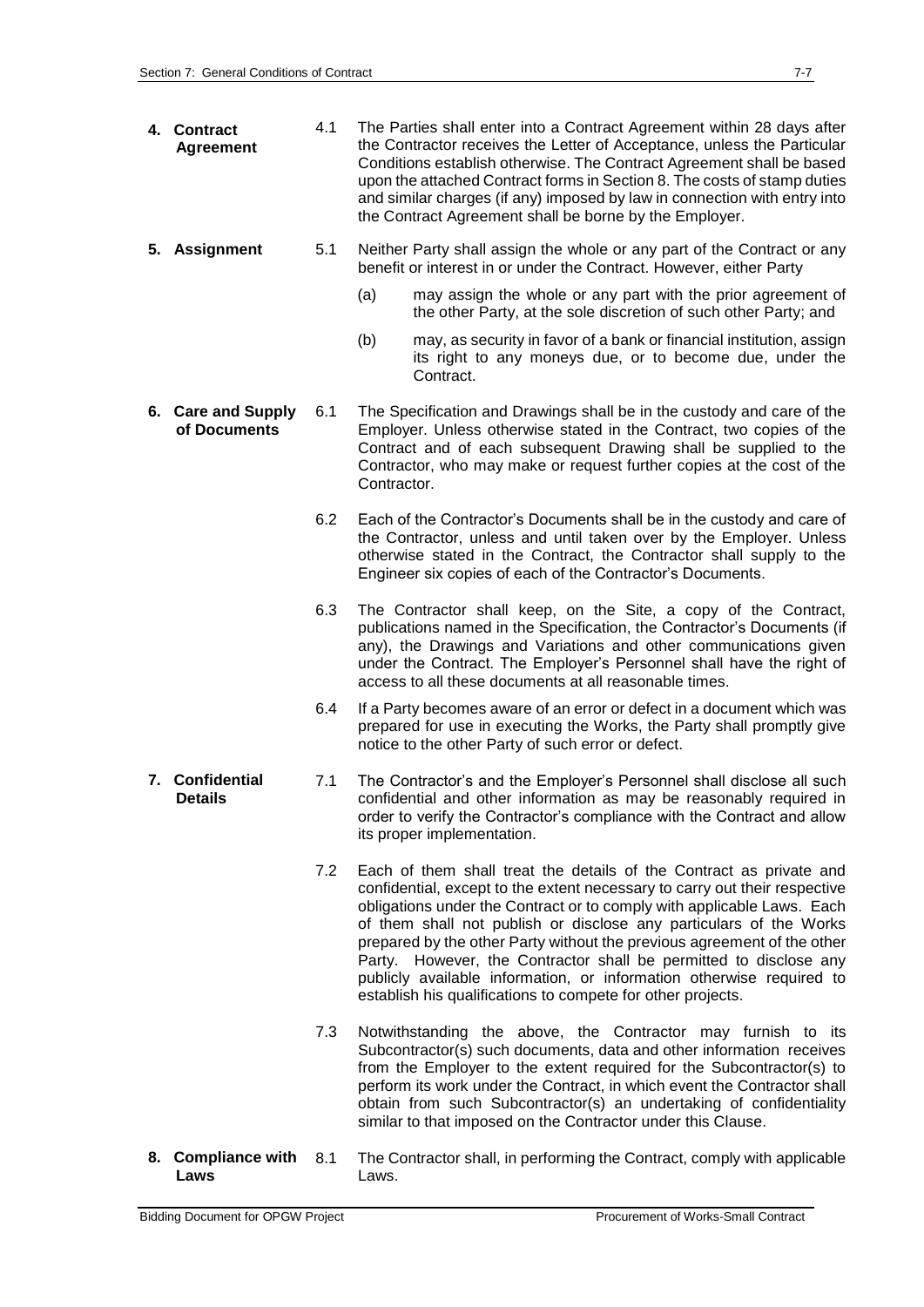- 8.2 Unless otherwise stated in the Particular Conditions,
	- (a) the Employer shall acquire and pay for all permits, approvals, and/or licenses from all local, state, or national Government Authorities or Public Service undertakings in the Employer's Country or Country where the Site is located] which (i) such authorities or undertakings require the Employer to obtain in the Employer's name, and (ii) are necessary for the execution of the Contract, including those required for the performance by both the Contractor and the Employer of their respective obligations under the Contract;
	- (b) the Contractor shall acquire and pay for all Permits, Approvals, and/or Licenses from all Local, State, or National Government authorities or public service undertakings in the [Employer's Country or country where the Site is located] which such authorities or undertakings require the Contractor to obtain in its name and which are necessary for the performance of the Contract, including, without limitation, visas for the Contractor's and Subcontractor's personnel and entry permits for all imported Contractor's Equipment. The Contractor shall acquire all other Permits, Approvals, and/or Licenses that are not the responsibility of the Employer under Subclause 8.2(a) hereof and that are necessary for the performance of the Contract. The Contractor shall indemnify and hold harmless the Employer from and against any and all Liabilities, Damages, Claims, Fines, Penalties, and expenses of whatever nature arising or resulting from the violation of such laws by the Employer or its personnel, including the Subcontractors and their personnel, but without prejudice to Subclause 8.1 hereof.
- **t9. Joint and Several Liability** 9.1 If the Contractor is a Joint Venture of two or more persons, all such persons shall be jointly and severally liable to the Employer for the fulfillment of the provisions of the Contract, and shall designate one of such persons to act as a leader with authority to bind the Joint Venture. The composition or the constitution of the Joint Venture shall not be altered without the prior consent of the Employer.
- **10. Project Manager's Decisions** 10.1 Except where otherwise specifically stated, the Project Manager shall decide contractual matters between the Employer and the Contractor in the role representing the Employer.
- **11. Delegation** 11.1 The Project Manager may delegate any of his duties and responsibilities to other people, except to the Adjudicator, after notifying the Contractor, and may cancel any delegation after notifying the Contractor.
- **12. Communications** 12.1 Communications between parties that are referred to in the Conditions shall be effective only when in writing. A notice shall be effective only when it is delivered.
- **13. Subcontracting** 13.1 The Contractor may subcontract with the approval of the Project Manager, but may not assign the Contract without the approval of the Employer in writing. Subcontracting shall not alter the Contractor's obligations.
- **14. Other Contractors** 14.1 The Contractor shall cooperate and share the Site with other contractors, public authorities, utilities, and the Employer between the dates given in the Schedule of Other Contractors, as referred to in the **PCC.** The Contractor shall also provide facilities and services for them as described in the Schedule. The Employer may modify the Schedules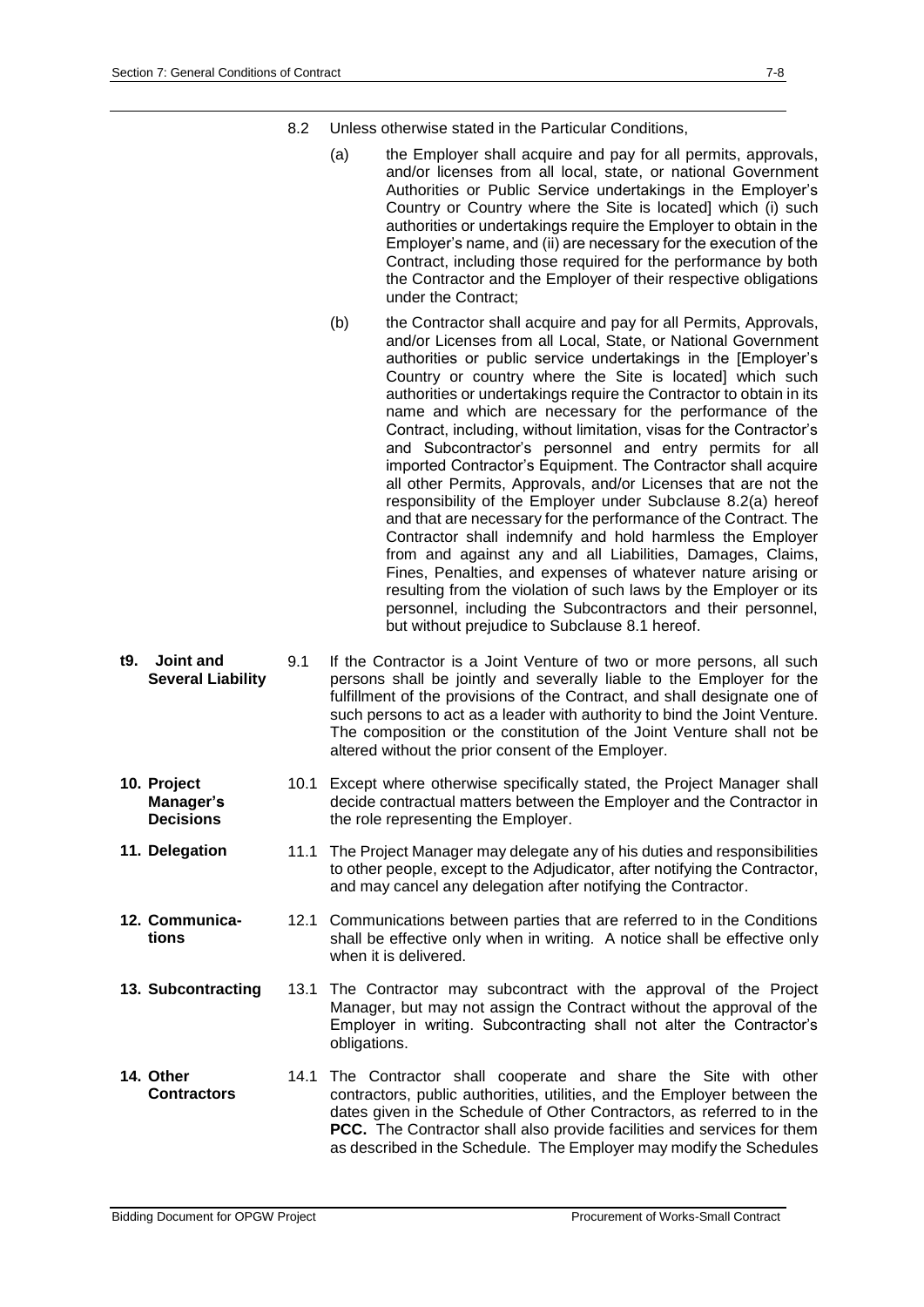of Other Contractors, and shall notify the Contractor of any such modification.

- **15. Personnel and Equipment** 15.1 The Contractor shall employ the key personnel and use the equipment identified in its Bid to carry out the functions stated in the Schedule or other Personnel and Equipment approved by the Project Manager. The Project Manager shall approve any proposed replacement of Key Personnel and Equipment only if their relevant qualifications or characteristics are substantially equal to or better than those proposed in the Bid.
	- 15.2 If the Project Manager asks the Contractor to remove a person who is a member of the Contractor's staff or work force, stating the reasons, the Contractor shall ensure that the person leaves the Site within 7 days and has no further connection with the work in the Contract.
	- 15.3 If the Employer, Project Manager, or Contractor determines, that any Employee of the Contractor be determined to have engaged in corrupt, fraudulent, collusive, coercive, or obstructive practices or other integrity violations during the execution of the Works, then that Employee shall be removed in accordance with Clause 15.2 above.
	- 15.4 The Contractor's Employees at all times shall be suitably qualified and experienced, and shall exercise due skill, care and diligence in the carrying out and completion of Works. In addition, the Contractor warrants that any Consultant(s) identified in the Contractor's tender are suitably qualified and experienced.
- **16. Employer's and Contractor's Risks** 16.1 The Employer carries the risks which this Contract states are Employer's Risks, and the Contractor carries the risks which this Contract states are Contractor's Risks.
	- 17.1 From the Start Date until the Defects Liability Certificate has been issued, the following are Employer's risks:
		- (a) The risk of personal injury, death, or loss of or damage to property (excluding the Works, Plant, Materials, and Equipment), which are due to
			- (i) use or occupation of the Site by the Works or for the purpose of the Works, which is the unavoidable result of the Works, or
			- (ii) negligence, breach of statutory duty, or interference with any legal right by the Employer or by any person employed by or contracted to him except the Contractor.
		- (b) The risk of damage to the Works, Plant, Materials, and Equipment to the extent that it is due to a fault of the Employer or in the Employer's Design, or due to war or radioactive contamination directly affecting the country where the Works are to be executed.
		- 17.2 From the Completion Date until the Defects Liability Certificate has been issued, the risk of loss of or damage to the Works, Plant, and Materials is an Employer's risk except loss or damage due to
			- (a) a Defect which existed on the Completion Date,
			- (b) an event occurring before the Completion Date, which was not itself an Employer's risk, or
			- (c) the activities of the Contractor on the Site after the Completion Date.

**17. Employer's Risks**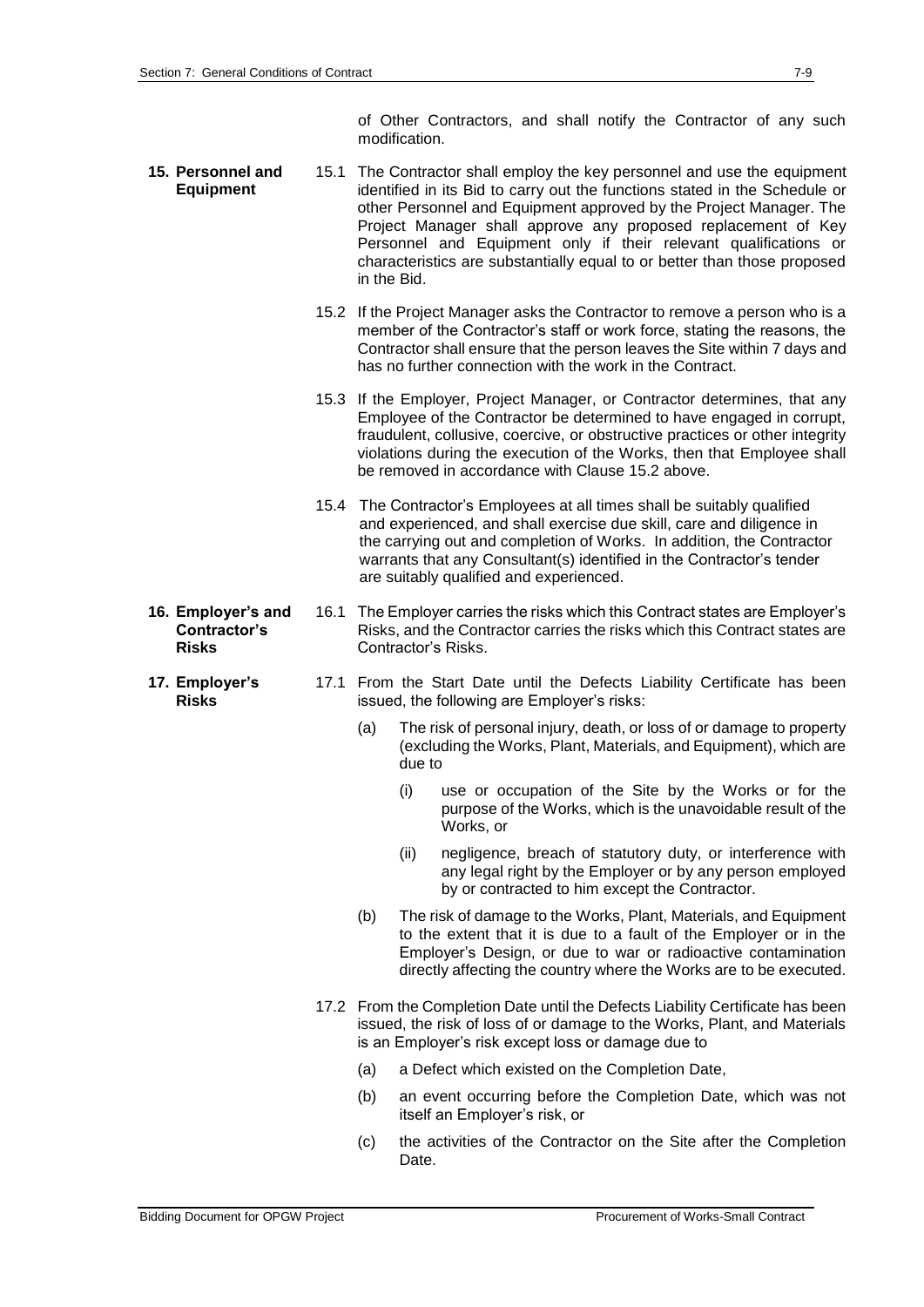| 18. Contractor's<br><b>Risks</b>                   |      | 18.1 From the Starting Date until the Defects Liability Certificate has been<br>issued, the risks of personal injury, death, and loss of or damage to<br>property (including, without limitation, the Works, Plant, Materials, and<br>Equipment) which are not Employer's risks, are Contractor's risks.                                                    |  |  |  |  |
|----------------------------------------------------|------|-------------------------------------------------------------------------------------------------------------------------------------------------------------------------------------------------------------------------------------------------------------------------------------------------------------------------------------------------------------|--|--|--|--|
|                                                    |      | 18.2 The Contractor warrants that any other design, materials, documents<br>and methods of working, each provided by the Contractor, shall not<br>infringe any intellectual property right.                                                                                                                                                                 |  |  |  |  |
|                                                    |      | The Contractor shall indemnify the Purchaser against such<br>infringement.                                                                                                                                                                                                                                                                                  |  |  |  |  |
| 19. Insurance                                      | 19.1 | The Contractor shall provide, in the joint names of the Employer and the<br>Contractor, insurance cover from the Start Date to the end of the Defects<br>Liability Period, in the amounts and deductibles stated in the PCC for<br>the following events, which are due to the Contractor's risks:                                                           |  |  |  |  |
|                                                    |      | (a)<br>loss of or damage to the Works, Plant, and Materials, including<br>while in transit;                                                                                                                                                                                                                                                                 |  |  |  |  |
|                                                    |      | loss of or damage to Equipment, including while in transit;<br>(b)                                                                                                                                                                                                                                                                                          |  |  |  |  |
|                                                    |      | loss of or damage to property (except the Works, Plant, Materials,<br>(c)<br>and Equipment) in connection with the Contract; and                                                                                                                                                                                                                            |  |  |  |  |
|                                                    |      | (d)<br>personal injury or death.                                                                                                                                                                                                                                                                                                                            |  |  |  |  |
|                                                    |      | In addition, before commencing Work, the Contractor shall effect and<br>maintain professional indemnity insurance with levels of cover not less<br>than stated in Item 19.1 of the <b>PCC.</b>                                                                                                                                                              |  |  |  |  |
|                                                    |      | The insurance shall be maintained until the final certificate is issued and<br>thereafter for the period of 5 years.                                                                                                                                                                                                                                        |  |  |  |  |
|                                                    |      | 19.2 Policies and certificates for insurance shall be delivered by the<br>Contractor to the Project Manager for the Project Manager's approval<br>before the Start Date. All such insurance shall provide for compensation<br>to be payable in the types and proportions of currencies required to<br>rectify the loss or damage incurred.                  |  |  |  |  |
|                                                    |      | 19.3 If the Contractor does not provide any of the policies and certificates<br>required, the Employer may affect the insurance, which the Contractor<br>should have provided and recover the premiums the Employer has paid<br>from payments otherwise due to the Contractor or, if no payment is due,<br>the payment of the premiums shall be a debt due. |  |  |  |  |
|                                                    |      | 19.4 Alterations to the terms of an insurance shall not be made without the<br>approval of the Project Manager.                                                                                                                                                                                                                                             |  |  |  |  |
|                                                    |      | 19.5 Both parties shall comply with any conditions of the insurance policies.                                                                                                                                                                                                                                                                               |  |  |  |  |
| 20. Site<br>Investigation<br><b>Reports</b>        |      | 20.1 The Contractor, in preparing the Bid, shall rely on any Site Investigation<br>Reports referred to in the PCC, supplemented by any information<br>available to the Contractor.                                                                                                                                                                          |  |  |  |  |
| 21. Contractor to<br><b>Construct the</b><br>Works | 21.1 | The Contractor shall construct and install the Works in accordance with<br>the Specifications and Drawings.                                                                                                                                                                                                                                                 |  |  |  |  |
| 22. The Works to Be<br><b>Completed by</b>         | 22.1 | The Contractor may commence execution of the Works on the Start<br>Date and shall carry out the Works in accordance with the Program                                                                                                                                                                                                                        |  |  |  |  |

**the Intended**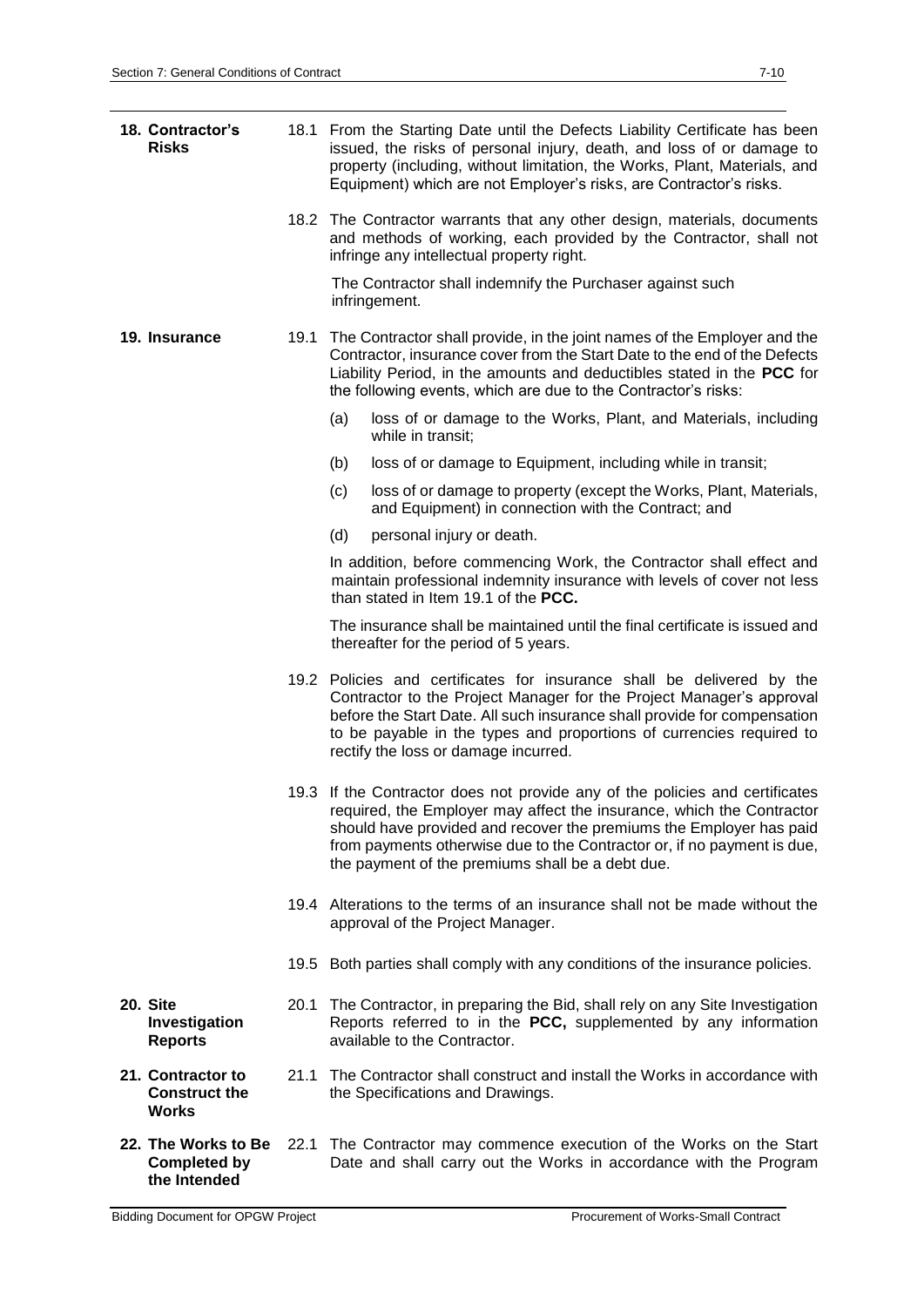**Completion Date**

submitted by the Contractor, as updated with the approval of the Project Manager, and complete them by the Intended Completion Date.

- **23. Designs by Contractor and Approval by the Project Manager** 23.1 The Contractor shall carry out design to the extent specified in the **PCC**. The Contractor shall promptly submit to the Employer all designs prepared by him. Within 14 days of receipt, the Employer shall notify any comments in writing. The Contractor shall not construct any element of the permanent work designed by him within 14 days after the design has been submitted to the Employer or where the design for that element has been rejected. Design that has been rejected shall be promptly amended and resubmitted. The Contractor shall resubmit all designs commented on, taking these comments into account as necessary.
	- 23.2 The Contractor shall submit Specifications and Drawings showing the proposed Temporary Works to the Project Manager, who is to approve them if they comply with the Specifications and Drawings.
	- 23.3 The Contractor shall be responsible for design of Temporary Works.
	- 23.4 The Project Manager's approval shall not alter the Contractor's responsibility for design of the Temporary Works.
	- 23.5 The Contractor shall obtain approval of third parties to the design of the Temporary Works, where required.
	- 23.6 All Drawings prepared by the Contractor for the execution of the temporary or permanent Works, are subject to prior approval by the Project Manager before their use.
	- 23.7 The Contractor warrants that it:
		- (a) where the Contractor is required to use any Preliminary Design contained in the Employer's Requirements, has examined such preliminary design and that such design is suitable, appropriate and adequate for the purpose stated in the Employer's Requirements;
		- (b) will carry out and complete the Contractor's Design obligations to accord with the Employer's Requirements and, if required, accept any applicable novation and retain the Employer's consultants for any work the subject of a prior contract with the Employer; and
		- (c) will carry out and complete the Works in accordance with the design documents so that the Works, when completed, will:
			- (i) be fit for their stated purpose; and
			- (ii) comply with all the requirements of the Contract.
	- 23.8 The warranties contained in 23.7 remain unaffected notwithstanding:
		- (a) that design work (including any preliminary design) has been carried out by or on behalf of the Employer and included in the Employer's Requirements;
		- (b) that the Contractor has entered into a novation of any prior contract between the Employer and an Employer's consultant and thereafter has retained that consultant in connection with the Works;
		- (c) any receipt or review of, or comment or direction on, the design documents by the Project Manager; or
		- (d) any variation.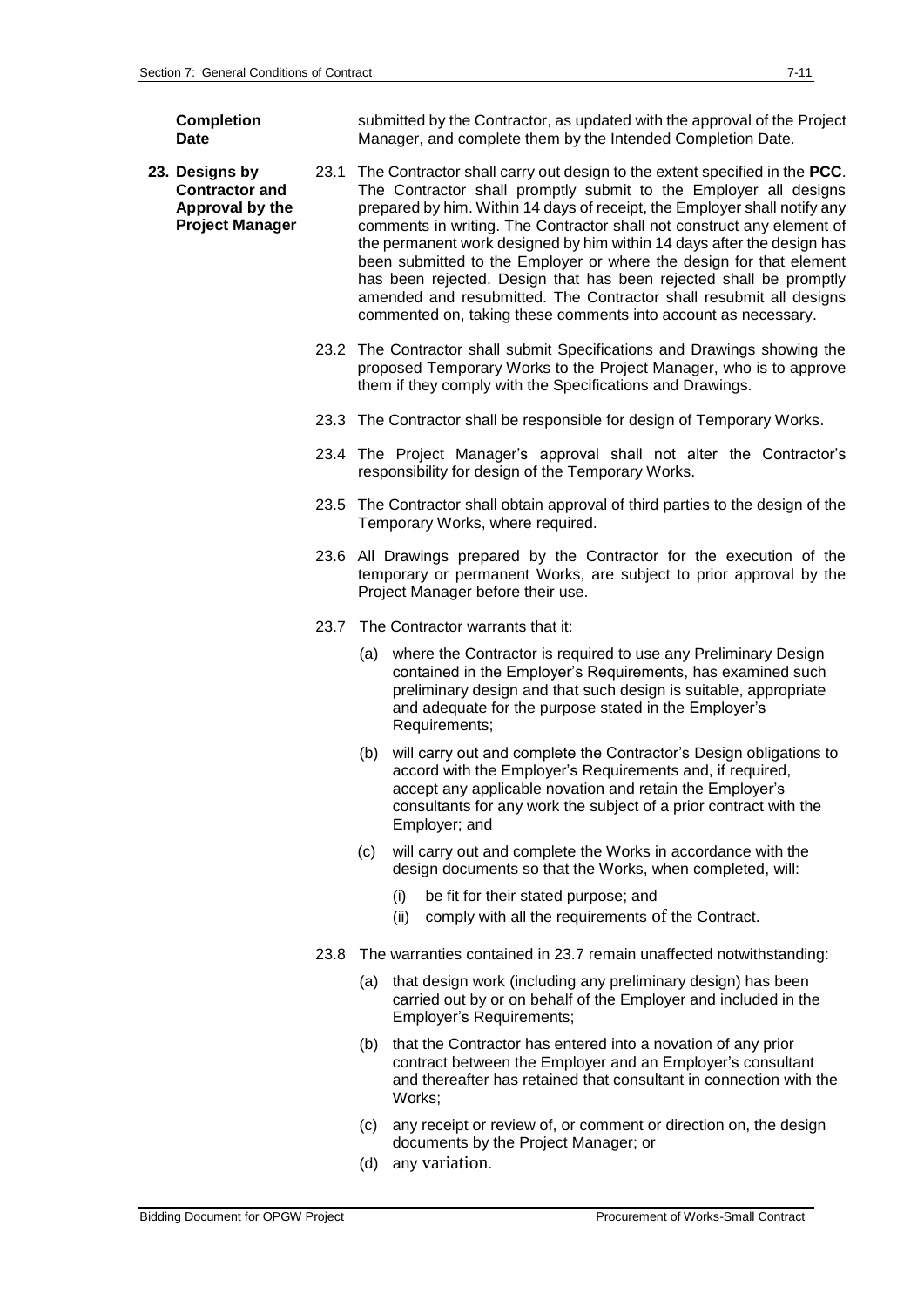| 24. Safety                                             |      | 24.1 The Contractor shall be responsible for the safety of all activities on the<br>Site.                                                                                                                                                                                                                                                                                                                                                                                                                                                                                                                                                                                                                                          |
|--------------------------------------------------------|------|------------------------------------------------------------------------------------------------------------------------------------------------------------------------------------------------------------------------------------------------------------------------------------------------------------------------------------------------------------------------------------------------------------------------------------------------------------------------------------------------------------------------------------------------------------------------------------------------------------------------------------------------------------------------------------------------------------------------------------|
| 25. Discoveries                                        | 25.1 | Anything of historical or other interest or of significant value<br>unexpectedly discovered on the Site shall be the property of the<br>Employer. The Contractor shall notify the Project Manager of such<br>discoveries and carry out the Project Manager's instructions for dealing<br>with them.                                                                                                                                                                                                                                                                                                                                                                                                                                |
| 26. Possession of<br>the Site                          |      | 26.1 The Employer shall give possession of all parts of the Site to the<br>Contractor. If possession of a part is not given by the date stated in the<br>PCC, the Employer shall be deemed to have delayed the start of the<br>relevant activities, and this shall be a Compensation Event.                                                                                                                                                                                                                                                                                                                                                                                                                                        |
| 27. Access to the<br><b>Site</b>                       |      | 27.1 The Contractor shall allow the Project Manager and any person<br>authorized by the Project Manager access to the Site and to any place<br>where work in connection with the Contract is being carried out or is<br>intended to be carried out.                                                                                                                                                                                                                                                                                                                                                                                                                                                                                |
| 28. Instructions,<br>Inspections, and<br><b>Audits</b> |      | 28.1 The Contractor shall carry out all instructions of the Project Manager,<br>which comply with the applicable laws where the Site is located.                                                                                                                                                                                                                                                                                                                                                                                                                                                                                                                                                                                   |
|                                                        |      | 28.2 The Contractor shall keep, and shall make all reasonable efforts to<br>cause its Subcontractors and Subconsultants to keep accurate and<br>systematic accounts and records in respect of the Works in such form<br>and details as will clearly identify relevant time changes and costs.                                                                                                                                                                                                                                                                                                                                                                                                                                      |
|                                                        |      | 28.3 The Contractor shall permit the Employer to inspect the Contractor's<br>accounts, records, and other documents relating to the submission of<br>Bids and contract performance and to have them audited by auditors<br>appointed by the Employer. The Contractor shall maintain all documents<br>and records related to the Contract for a period of three (3) years after<br>completion of the Works. The Contractor shall provide any documents<br>necessary for the investigation of allegations of corrupt, fraudulent,<br>collusive, coercive, or obstructive practices or other integrity violations<br>and require its employees or agents with knowledge of the Contract to<br>respond to questions from the Employer. |
| 29. Appointment of<br>the Adjudicator                  |      | 29.1 The Adjudicator shall be appointed jointly by the Employer and the<br>Contractor, at the time of the Employer's issuance of the Letter of<br>Acceptance. If, in the Letter of Acceptance, the Employer does not agree<br>on the appointment of the Adjudicator, the Employer will request the<br>Appointing Authority designated in the PCC, to appoint the Adjudicator<br>within 14 days of receipt of such request.                                                                                                                                                                                                                                                                                                         |
|                                                        |      | 29.2 Should the Adjudicator resign or die, or should the Employer and the<br>Contractor agree that the Adjudicator is not functioning in accordance<br>with the provisions of the Contract, a new Adjudicator shall be jointly<br>appointed by the Employer and the Contractor. In case of disagreement<br>between the Employer and the Contractor, within 30 days, the<br>Adjudicator shall be designated by the Appointing Authority at the<br>request of either party, within 14 days of receipt of such request.                                                                                                                                                                                                               |
| 30. Procedure for<br><b>Disputes</b>                   |      | 30.1 If the Contractor believes that a decision taken by the Project Manager<br>was either outside the authority given to the Project Manager by the<br>Contract or that the decision was wrongly taken, the decision shall be<br>referred to the Adjudicator within 14 days of the notification of the Project<br>Manager's decision.                                                                                                                                                                                                                                                                                                                                                                                             |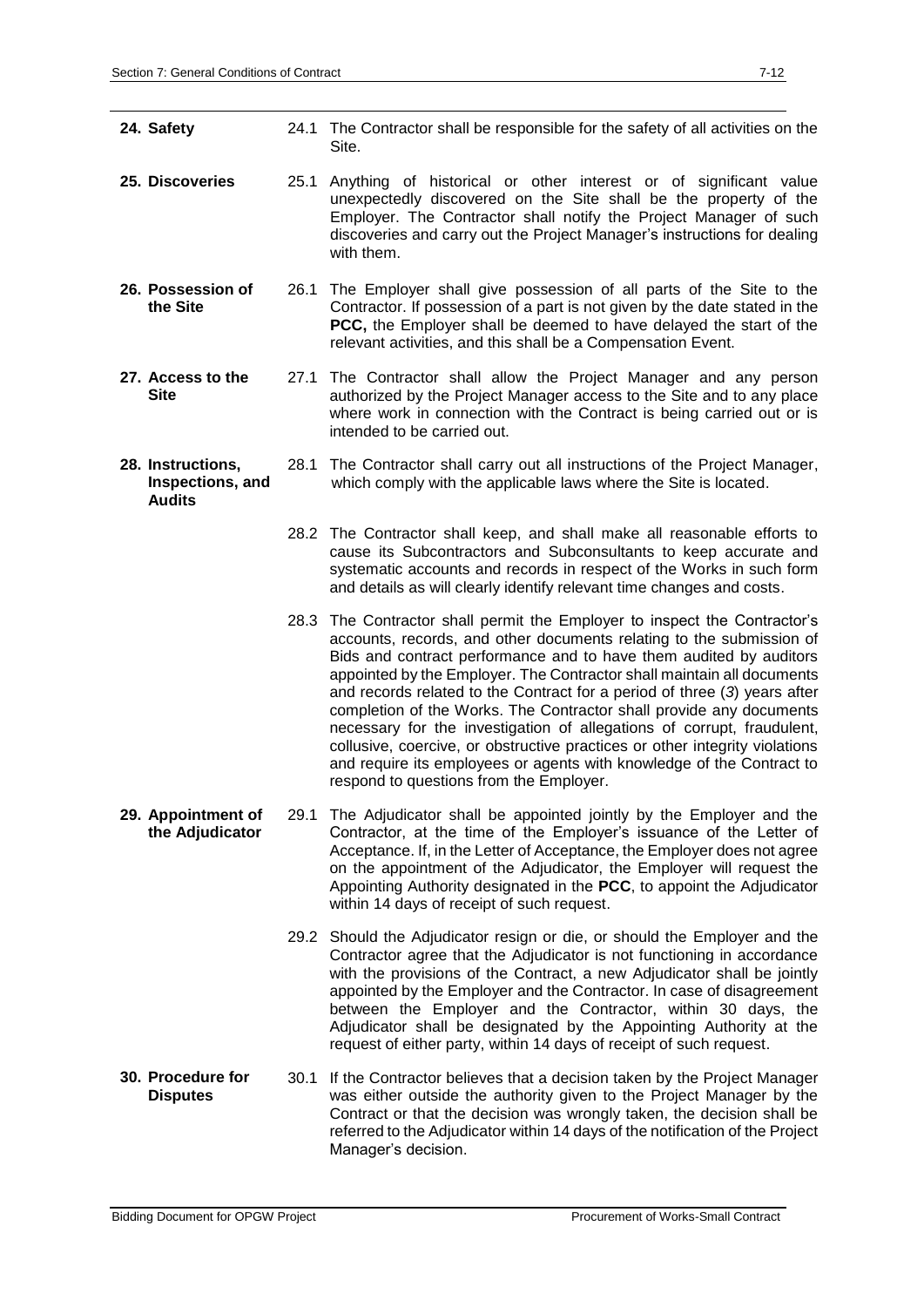- 30.2 The Adjudicator shall give a decision in writing within 28 days of receipt of a notification of a dispute.
- 30.3 The Adjudicator shall be paid by the hour at the rate specified in the **PCC,** together with reimbursable expenses of the types specified in the **PCC**, and the cost shall be divided equally between the Employer and the Contractor, whatever decision is reached by the Adjudicator. Either party may refer a decision of the Adjudicator to an Arbitrator within 28 days of the Adjudicator's written decision. If neither party refers the dispute to arbitration within the above 28 days, the Adjudicator's decision shall be final and binding.
- 30.4 The Arbitration shall be conducted in accordance with the Arbitration procedures published by the institution named and, in the place, specified in the **PCC**.

#### **B. Staff and Labour**

- **31. Forced Labour** 31.1 The Contractor shall not employ forced Labour, which consists of any work or service, not voluntarily performed, that is exacted from an individual under threat of force or penalty. This covers any kind of involuntary or compulsory Labour, such as indentured Labour, bonded Labour, or similar Labour–contracting arrangements.
- **32. Child Labour** 32.1 The Contractor shall not employ children in a manner that is economically exploitative, or is likely to be hazardous, or to interfere with, the child's education, or to be harmful to the child's health or physical, mental, spiritual, moral, or social development. Where national laws have provisions for employment of minors, the Contractor shall follow those laws applicable to the Contractor. Children below the age of 18 years shall not be employed in dangerous work.
- **33. Workers' Organizations** 33.1 In countries where national law recognizes workers' rights to form and to join workers' organizations of their choosing without interference and to bargain collectively, the Contractor shall comply with national law. Where national law substantially restricts workers' organizations, the Contractor shall enable alternative means for the Contractor's Personnel to express their grievances and protect their rights regarding working conditions and terms of employment. In either case described above, and where national law is silent, the Contractor shall not discourage the Contractor's Personnel from forming or joining workers' organizations of their choosing or from bargaining collectively, and shall not discriminate or retaliate against the Contractor's Personnel who participate, or seek to participate, in such organizations and bargain collectively. The Contractor shall engage with such workers representatives. Worker organizations are expected to fairly represent the workers in the workforce.
- **34. Nondiscrimination and Equal Opportunity** 34.1 The Contractor shall not make employment decisions on the basis of personal characteristics unrelated to inherent job requirements. The Contractor shall base the employment relationship on the principle of equal opportunity and fair treatment, and shall not discriminate with respect to aspects of the employment relationship, including recruitment and hiring, compensation (including wages and benefits), working conditions and terms of employment, access to training, promotion, termination of employment or retirement, and discipline. In countries where national law provides for non-discrimination in employment, the Contractor shall comply with national law. When national laws are silent on nondiscrimination in employment, the Contractor shall meet this Subclause's requirements. Special measures of protection or assistance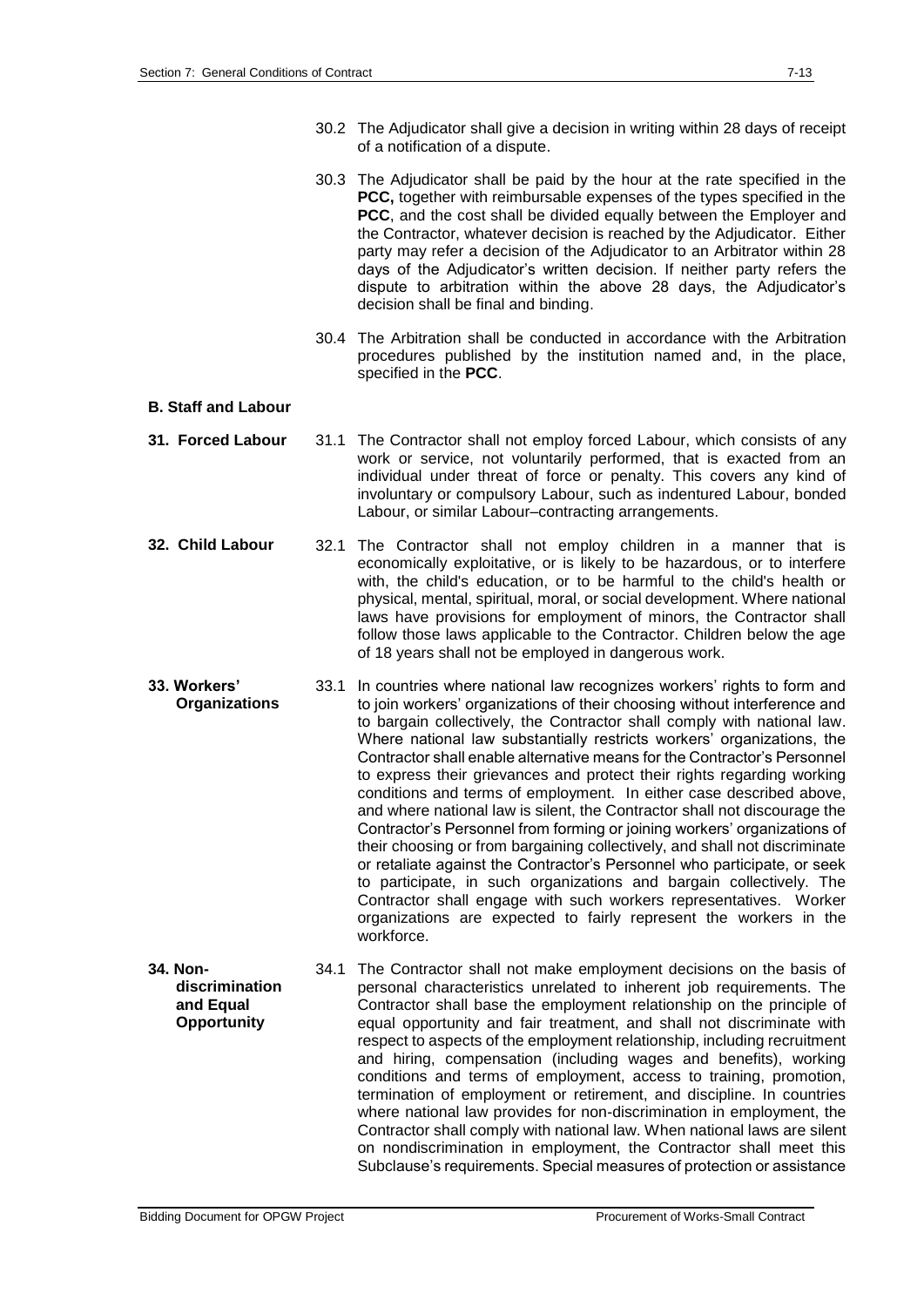to remedy past discrimination or selection for a particular job based on the inherent requirements of the job shall not be deemed discrimination.

## **C. Time Control**

- **35. Program** 35.1 Within the time stated in the **PCC**, after the date of the Letter of Acceptance, the Contractor shall submit to the Project Manager for approval a Program showing the general methods, arrangements, order, and timing for all the activities in the Works. In the case of a lump sum contract, the activities in the Program shall be consistent with those in the Activity Schedule.
	- 35.2 An update of the Program shall be a program showing the actual progress achieved on each activity and the effect of the progress achieved on the timing of the remaining work, including any changes to the sequence of the activities.
	- 35.3 The Contractor shall submit to the Project Manager for approval an updated Program at intervals no longer than the period stated in the **PCC.** If the Contractor does not submit an updated Program within this period, the Project Manager may withhold the amount stated in the **PCC** from the next payment certificate and continue to withhold this amount until the next payment after the date on which the overdue Program has been submitted. In the case of a lump sum contract, the Contractor shall provide an updated Activity Schedule within 14 days of being instructed to by the Project Manager.
	- 35.4 The Project Manager's approval of the Program shall not alter the Contractor's obligations. The Contractor may revise the Program and submit it to the Project Manager again at any time. A revised Program shall show the effect of Variations and Compensation Events.
- **36. Extension of the Intended Completion Date** 36.1 The Project Manager shall extend the Intended Completion Date if a Compensation Event occurs or a Variation is issued which makes it impossible for Completion to be achieved by the Intended Completion Date without the Contractor taking steps to accelerate the remaining work, which would cause the Contractor to incur additional cost.
	- 36.2 The Project Manager shall decide whether and by how much to extend the Intended Completion Date within 21 days of the Contractor asking the Project Manager for a decision upon the effect of a Compensation Event or Variation and submitting full supporting information. If the Contractor has failed to give early warning of a delay or has failed to cooperate in dealing with a delay, the delay by this failure shall not be considered in assessing the new Intended Completion Date.
- **37. Acceleration** 37.1 When the Employer wants the Contractor to finish before the Intended Completion Date, the Project Manager shall obtain priced proposals for achieving the necessary acceleration from the Contractor. If the Employer accepts these proposals, the Intended Completion Date shall be adjusted accordingly and confirmed by both the Employer and the Contractor.
	- 37.2 If the Contractor's priced proposals for an acceleration are accepted by the Employer, they are incorporated in the Contract Price and treated as a Variation.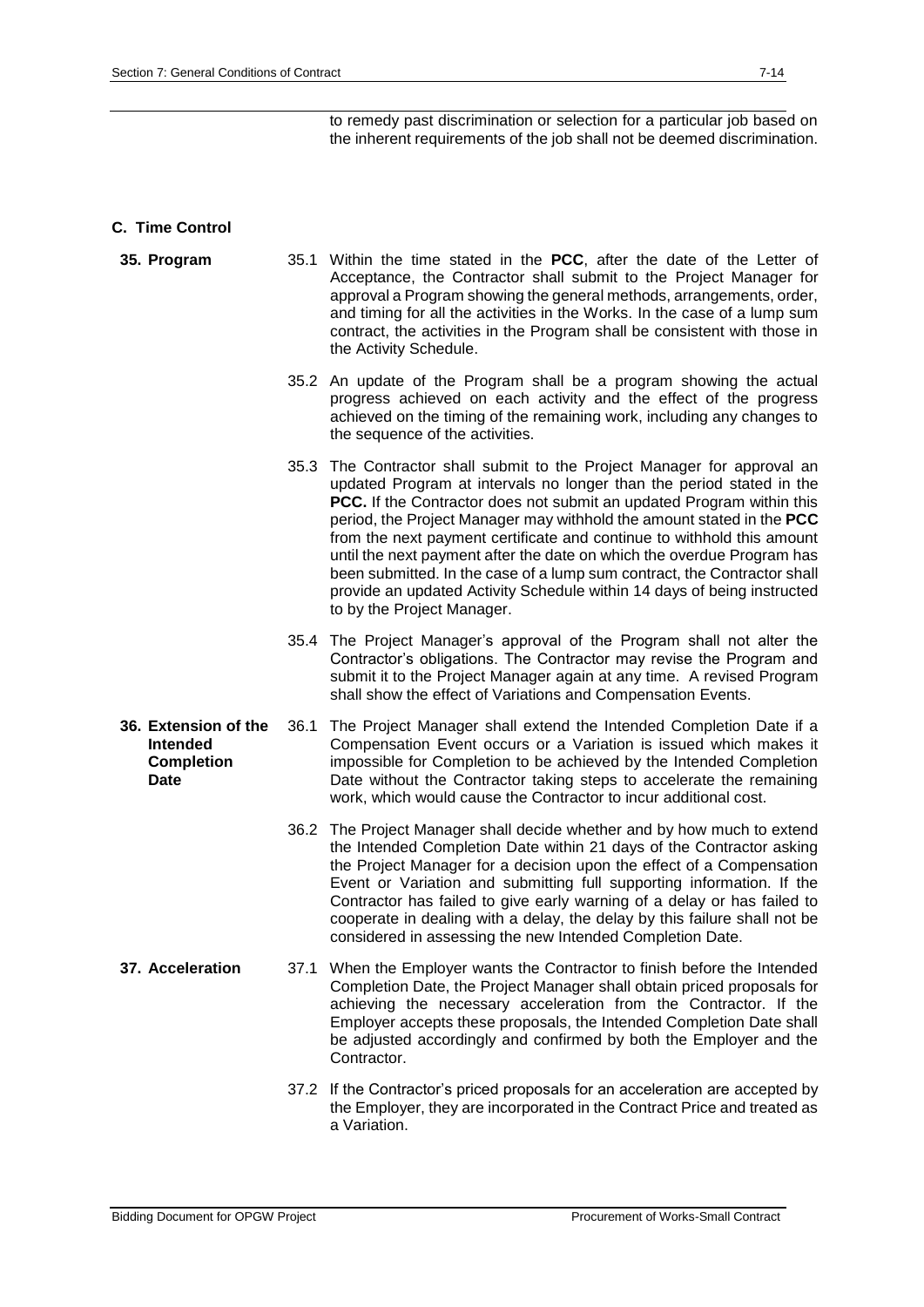- **38. Delays Ordered by the Project Manager** 38.1 The Project Manager may instruct the Contractor to delay the start or progress of any activity within the Works.
- **39. Management Meetings** 39.1 Either the Project Manager or the Contractor may require the other to attend a management meeting. The business of a management meeting shall be to review the plans for remaining work and to deal with matters raised in accordance with the early warning procedure.
	- 39.2 The Project Manager shall record the business of management meetings and provide copies of the record to those attending the meeting and to the Employer. The responsibility of the parties for actions to be taken shall be decided by the Project Manager either at the management meeting or after the management meeting and stated in writing to all who attended the meeting.
- **40. Early Warning** 40.1 The Contractor shall warn the Project Manager at the earliest opportunity of specific likely future events or circumstances that may adversely affect the quality of the work, increase the Contract Price, or delay the execution of the Works. The Project Manager may require the Contractor to provide an estimate of the expected effect of the future event or circumstance on the Contract Price and Completion Date. The estimate shall be provided by the Contractor as soon as reasonably possible.
	- 40.2 The Contractor shall cooperate with the Project Manager in making and considering proposals for how the effect of such an event or circumstance can be avoided or reduced by anyone involved in the work and in carrying out any resulting instruction of the Project Manager.
- **D. Quality Control**
- **41. Identifying Defects** 41.1 The Project Manager shall check the Contractor's work and notify the Contractor of any Defects that are found. Such checking shall not affect the Contractor's responsibilities. The Project Manager may instruct the Contractor to search for a Defect and to uncover and test any work that the Project Manager considers may have a Defect.
- **42. Tests** 42.1 If the Project Manager instructs the Contractor to carry out a test not specified in the Specification to check whether any work has a Defect and the test shows that it does, the Contractor shall pay for the test and any samples. If there is no Defect, the test shall be a Compensation Event.
- **43. Correction of Defects** 43.1 The Project Manager shall give notice to the Contractor of any Defects before the end of the Defects Liability Period, which begins at Completion, and is defined in the **PCC.** The Defects Liability Period shall be extended for as long as Defects remain to be corrected.
	- 43.2 Every time notice of a Defect is given, the Contractor shall correct the notified Defect within the length of time specified by the Project Manager's notice.
- **44. Uncorrected Defects** 44.1 If the Contractor has not corrected a Defect within the time specified in the Project Manager's notice, the Project Manager shall assess the cost of having the Defect corrected, and the Contractor shall pay this amount.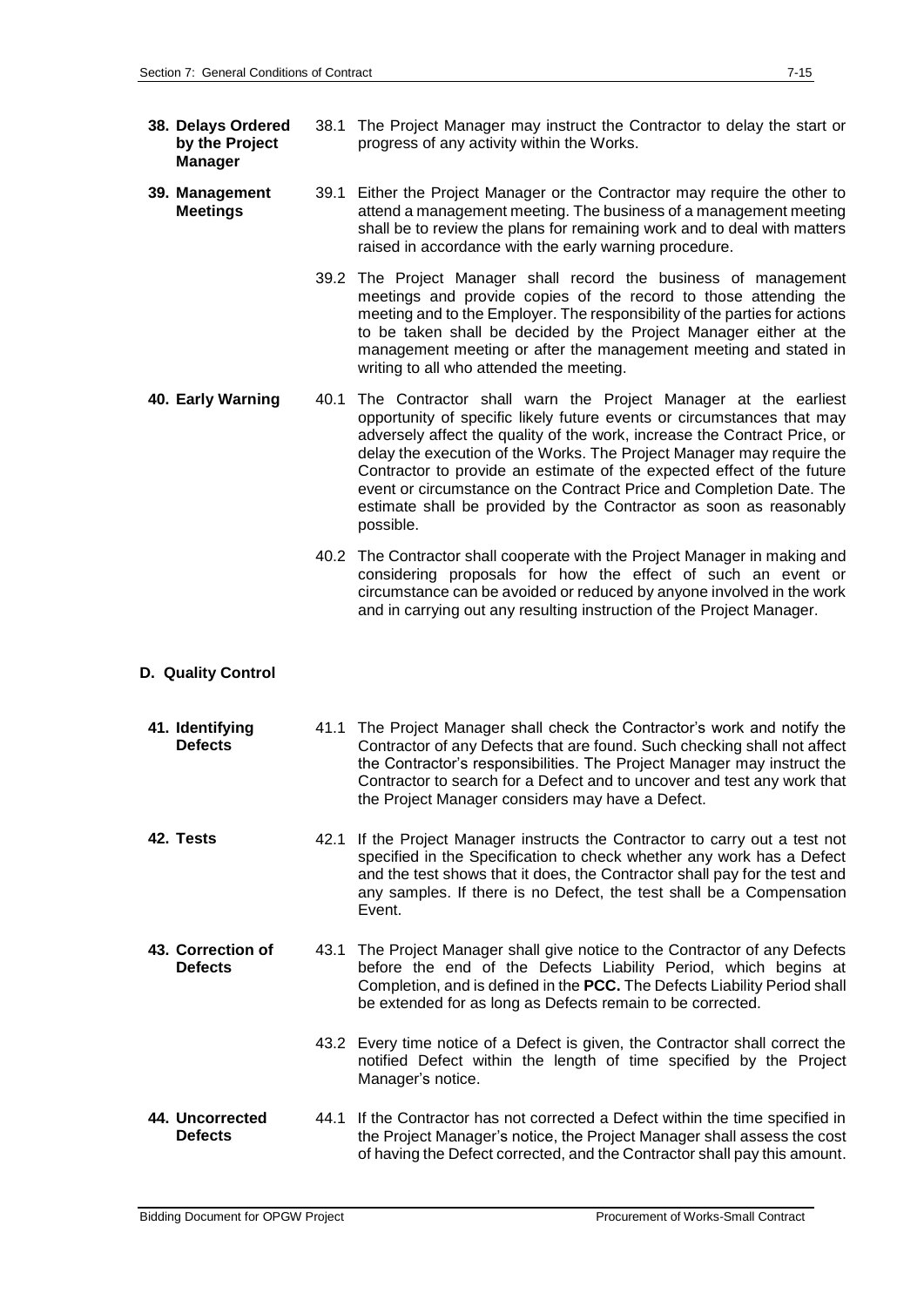# **E. Cost Control**

| <b>45. Contract Price</b> |      | 45.1 In the case of an admeasurement contract, the Bill of Quantities shall<br>contain priced items for the Works to be performed by the Contractor.<br>The Bill of Quantities is used to calculate the Contract Price. The<br>Contractor will be paid for the quantity of the work accomplished at the<br>rate in the Bill of Quantities for each item.                                                                                                      |  |  |  |
|---------------------------|------|---------------------------------------------------------------------------------------------------------------------------------------------------------------------------------------------------------------------------------------------------------------------------------------------------------------------------------------------------------------------------------------------------------------------------------------------------------------|--|--|--|
|                           |      | 45.2 In the case of a lump sum contract, the Activity Schedule shall contain<br>the priced activities for the Works to be performed by the Contractor.<br>The Activity Schedule is used to monitor and control the performance of<br>activities on which basis the Contractor will be paid. If payment for<br>Materials on Site shall be made separately, the Contractor shall show<br>delivery of Materials to the Site separately on the Activity Schedule. |  |  |  |
| 46. Changes in the        | 46.1 | In the case of an admeasurement contract:                                                                                                                                                                                                                                                                                                                                                                                                                     |  |  |  |
| <b>Contract Price</b>     |      | (a)<br>If the final quantity of the work done differs from the quantity in the<br>Bill of Quantities for the particular item by more than 25%,<br>provided the change exceeds 1% of the Initial Contract Price, the<br>Project Manager shall adjust the rate to allow for the change.                                                                                                                                                                         |  |  |  |
|                           |      | (b)<br>The Project Manager shall not adjust rates from changes in<br>quantities if thereby the Initial Contract Price is exceeded by more<br>than 15%, except with the prior approval of the Employer.                                                                                                                                                                                                                                                        |  |  |  |
|                           |      | If requested by the Project Manager, the Contractor shall provide<br>(c)<br>the Project Manager with a detailed cost breakdown of any rate in<br>the Bill of Quantities.                                                                                                                                                                                                                                                                                      |  |  |  |
|                           |      | 46.2 In the case of a lump sum contract, the Activity Schedule shall be<br>amended by the Contractor to accommodate changes of Program or<br>method of working made at the Contractor's own discretion. Prices in<br>the Activity Schedule shall not be altered when the Contractor makes<br>such changes to the Activity Schedule.                                                                                                                           |  |  |  |
| 47. Variations            | 47.1 | All Variations shall be included in updated Programs, and, in the case of<br>a lump sum contract, also in the Activity Schedule, produced by the<br>Contractor.                                                                                                                                                                                                                                                                                               |  |  |  |
|                           |      | 47.2 The Contractor shall provide the Project Manager with a quotation for<br>carrying out the Variation when requested to do so by the Project<br>Manager. The Project Manager shall assess the quotation, which shall<br>be given within seven (7) days of the request or within any longer period<br>stated by the Project Manager and before the Variation is ordered.                                                                                    |  |  |  |
|                           |      | 47.3 If the Contractor's quotation is unreasonable, the Project Manager may<br>order the Variation and make a change to the Contract Price, which shall<br>be based on the Project Manager's own forecast of the effects of the<br>Variation on the Contractor's costs.                                                                                                                                                                                       |  |  |  |
|                           |      | 47.4 If the Project Manager decides that the urgency of varying the work<br>would prevent a quotation being given and considered without delaying<br>the work, no quotation shall be given and the Variation shall be treated<br>as a Compensation Event.                                                                                                                                                                                                     |  |  |  |
|                           |      | 47.5 The Contractor shall not be entitled to additional payment for costs that<br>could have been avoided by giving early warning.                                                                                                                                                                                                                                                                                                                            |  |  |  |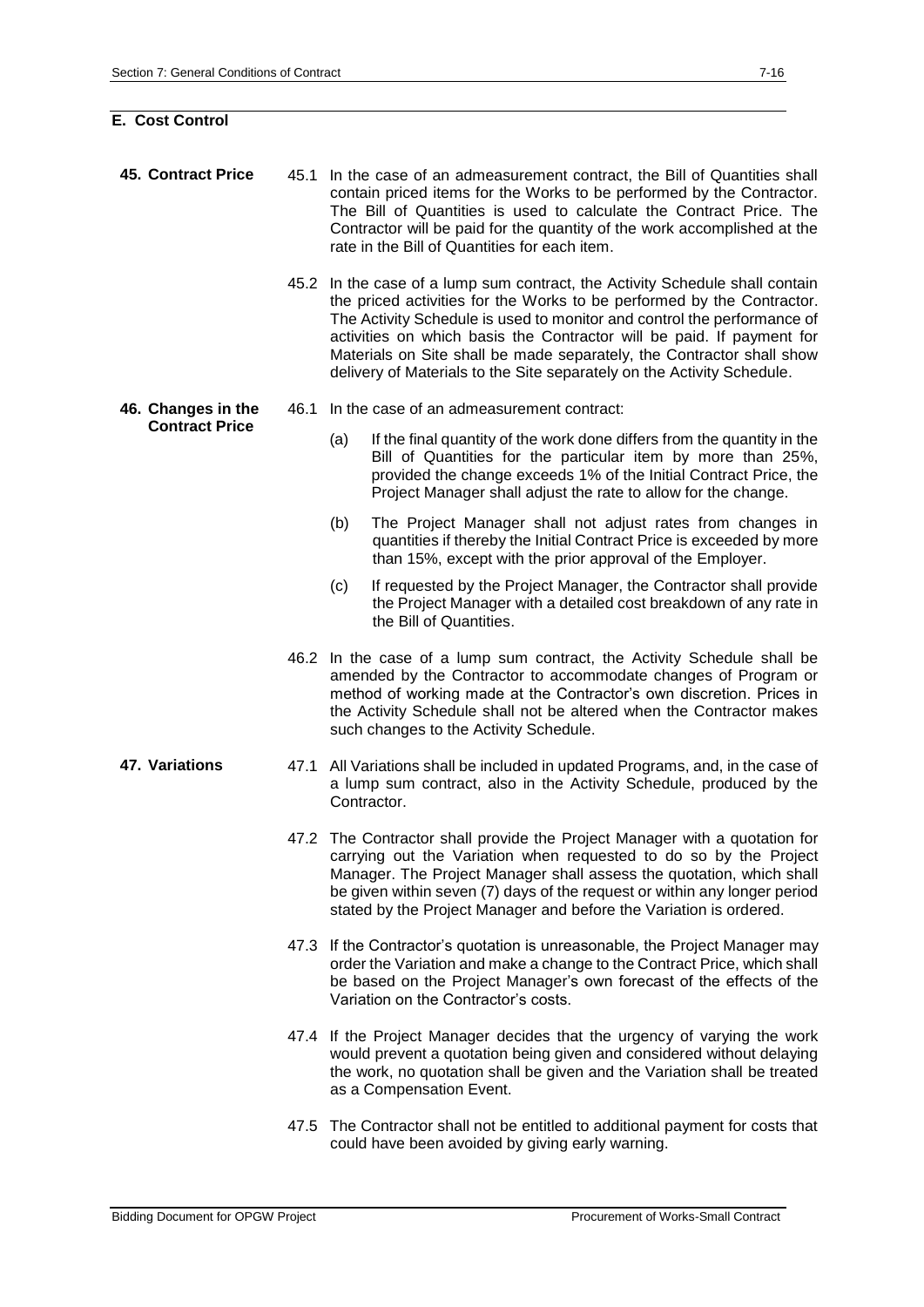|                                    |      | 47.6 In the case of an admeasurement contract, if the work in the Variation<br>corresponds to an item description in the Bill of Quantities and if, in the<br>opinion of the Project Manager, the quantity of work above the limit<br>stated in GCC 46.1 [Changes in the Contract Price] or the timing of its<br>execution do not cause the cost per unit of quantity to change, the rate<br>in the Bill of Quantities shall be used to calculate the value of the<br>Variation. If the cost per unit of quantity changes, or if the nature or<br>timing of the work in the Variation does not correspond with items in the<br>Bill of Quantities, the quotation by the Contractor shall be in the form of<br>new rates for the relevant items of work. |
|------------------------------------|------|---------------------------------------------------------------------------------------------------------------------------------------------------------------------------------------------------------------------------------------------------------------------------------------------------------------------------------------------------------------------------------------------------------------------------------------------------------------------------------------------------------------------------------------------------------------------------------------------------------------------------------------------------------------------------------------------------------------------------------------------------------|
| 48. Cash Flow<br><b>Forecasts</b>  |      | 48.1 When the Program, or, in the case of a Lump Sum Contract, the Activity<br>Schedule, is updated, the Contractor shall provide the Project Manager<br>with an updated cash flow forecast. The cash flow forecast shall include<br>different currencies, as defined in the Contract, converted as necessary<br>using the Contract exchange rates.                                                                                                                                                                                                                                                                                                                                                                                                     |
| 49. Payment<br><b>Certificates</b> |      | 49.1 The Contractor shall submit to the Project Manager monthly statements<br>of the estimated value of the work executed less the cumulative amount<br>certified previously.                                                                                                                                                                                                                                                                                                                                                                                                                                                                                                                                                                           |
|                                    |      | 49.2 The Project Manager shall check the Contractor's monthly statement<br>and certify the amount to be paid to the Contractor.                                                                                                                                                                                                                                                                                                                                                                                                                                                                                                                                                                                                                         |
|                                    |      | 49.3 The value of work executed shall be determined by the Project Manager.                                                                                                                                                                                                                                                                                                                                                                                                                                                                                                                                                                                                                                                                             |
|                                    |      | 49.4 The value of work executed shall comprise,                                                                                                                                                                                                                                                                                                                                                                                                                                                                                                                                                                                                                                                                                                         |
|                                    |      | (a)<br>in the case of an admeasurement contract, the value of the<br>quantities of work in the Bill of Quantities that have been<br>completed; or                                                                                                                                                                                                                                                                                                                                                                                                                                                                                                                                                                                                       |
|                                    |      | (b)<br>in the case of a lump sum contract, the value of work executed<br>shall comprise the value of completed activities in the Activity<br>Schedule.                                                                                                                                                                                                                                                                                                                                                                                                                                                                                                                                                                                                  |
|                                    |      | 49.5 The value of work executed shall include the valuation of Variations and<br><b>Compensation Events.</b>                                                                                                                                                                                                                                                                                                                                                                                                                                                                                                                                                                                                                                            |
|                                    |      | 49.6 The Project Manager may exclude any item certified in a previous<br>certificate or reduce the proportion of any item previously certified in any<br>certificate in the light of later information.                                                                                                                                                                                                                                                                                                                                                                                                                                                                                                                                                 |
| 50. Payments                       | 50.1 | Payments shall be adjusted for deductions for advance payments and<br>retention. The Employer shall pay the Contractor the amounts certified<br>by the Project Manager within 28 days of the date of each certificate. If<br>the Employer makes a late payment, the Contractor shall be paid<br>interest on the late payment in the next payment. Interest shall be<br>calculated from the date by which the payment should have been made<br>up to the date when the late payment is made at the prevailing rate of<br>interest for commercial borrowing for each of the currencies in which<br>payments are made.                                                                                                                                     |
|                                    |      | 50.2 If an amount certified is increased in a later certificate or as a result of<br>an award by the Adjudicator or an Arbitrator, the Contractor shall be paid<br>interest upon the delayed payment as set out in this clause. Interest<br>shall be calculated from the date upon which the increased amount<br>would have been certified in the absence of dispute.                                                                                                                                                                                                                                                                                                                                                                                   |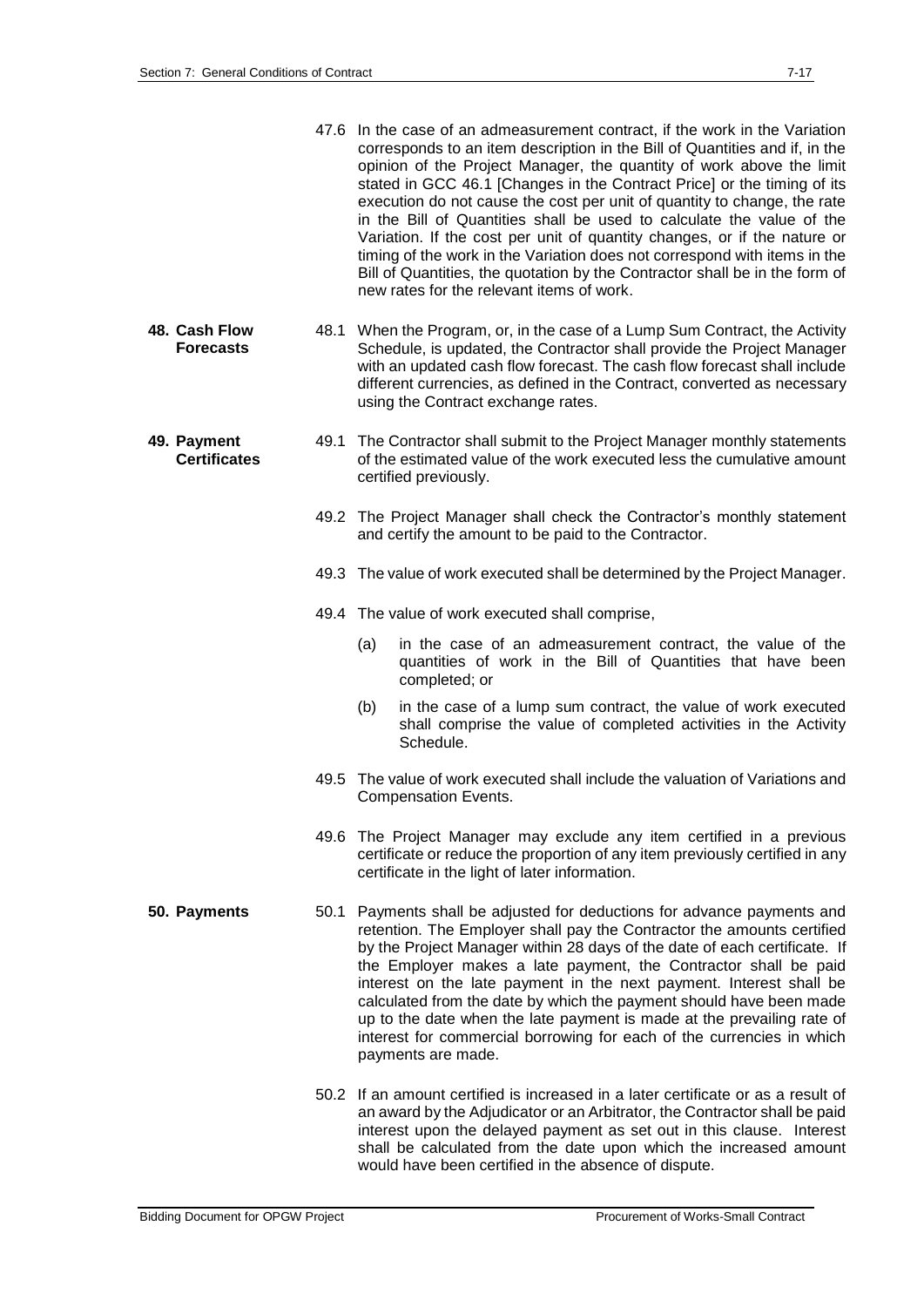|                  |      |     | 50.3 Unless otherwise stated, all payments and deductions shall be paid or<br>charged in the proportions of currencies comprising the Contract Price.                                                                                                                                                                                                                                                                          |
|------------------|------|-----|--------------------------------------------------------------------------------------------------------------------------------------------------------------------------------------------------------------------------------------------------------------------------------------------------------------------------------------------------------------------------------------------------------------------------------|
|                  |      |     | 50.4 Items of the Works for which no rate or price has been entered in shall<br>not be paid for by the Employer and shall be deemed covered by other<br>rates and prices in the Contract.                                                                                                                                                                                                                                      |
| 51. Compensation | 51.1 |     | The following shall be Compensation Events:                                                                                                                                                                                                                                                                                                                                                                                    |
| <b>Events</b>    |      | (a) | The Employer does not give access to a part of the Site by the<br>Site Possession Date pursuant to GCC 26.1 [Possession of the<br>Site].                                                                                                                                                                                                                                                                                       |
|                  |      | (b) | The Employer modifies the Schedule of Other Contractors in a<br>way that affects the work of the Contractor under the Contract.                                                                                                                                                                                                                                                                                                |
|                  |      | (c) | The Project Manager orders a delay or does not issue Drawings,<br>Specifications, or instructions required for execution of the Works<br>on time.                                                                                                                                                                                                                                                                              |
|                  |      | (d) | The Project Manager instructs the Contractor to uncover or to<br>carry out additional tests upon work, which is then found to have<br>no Defects.                                                                                                                                                                                                                                                                              |
|                  |      | (e) | The Project Manager unreasonably does not approve a<br>subcontract to be let.                                                                                                                                                                                                                                                                                                                                                  |
|                  |      | (f) | Ground conditions are substantially more adverse than could<br>reasonably have been assumed before issuance of the Letter of<br>Acceptance from the information issued to Bidders (including the<br>Site Investigation Reports), from information available publicly<br>and from a visual inspection of the Site.                                                                                                              |
|                  |      | (g) | The Project Manager gives an instruction for dealing with an<br>unforeseen condition, caused by the Employer, or additional work<br>required for safety or other reasons.                                                                                                                                                                                                                                                      |
|                  |      | (h) | Other Contractors, Public Authorities, Utilities, or the Employer<br>does not work within the dates and other constraints stated in the<br>Contract, and they cause delay or extra cost to the Contractor.                                                                                                                                                                                                                     |
|                  |      | (i) | The advance payment is delayed.                                                                                                                                                                                                                                                                                                                                                                                                |
|                  |      | (j) | The effects on the Contractor of any of the Employer's Risks.                                                                                                                                                                                                                                                                                                                                                                  |
|                  |      | (k) | The Project Manager unreasonably delays issuing a Certificate of<br>Completion.                                                                                                                                                                                                                                                                                                                                                |
|                  |      |     | 51.2 If a Compensation Event would cause additional cost or would prevent<br>the work being completed before the Intended Completion Date, the<br>Contract Price shall be increased and/or the Intended Completion Date<br>shall be extended. The Project Manager shall decide whether and by<br>how much the Contract Price shall be increased and whether and by<br>how much the Intended Completion Date shall be extended. |
|                  |      |     | 51.3 As soon as information demonstrating the effect of each Compensation<br>Event upon the Contractor's forecast cost has been provided by the<br>Contractor it shall be assessed by the Project Manager, and the                                                                                                                                                                                                             |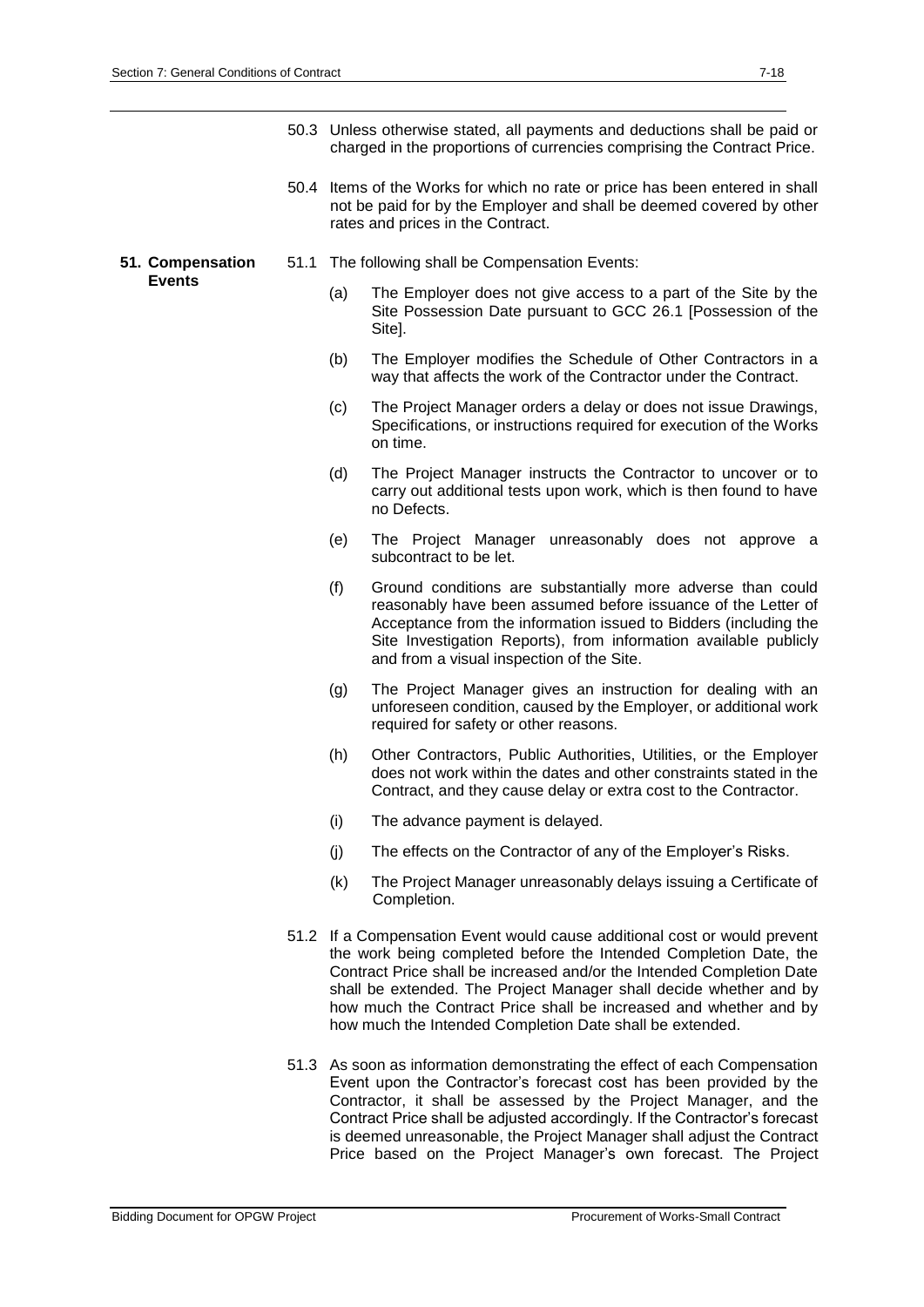Manager shall assume that the Contractor shall react competently and promptly to the event.

- 51.4 The Contractor shall not be entitled to compensation to the extent that the Employer's interests are adversely affected by the Contractor's not having given early warning or not having cooperated with the Project Manager.
- **52. Tax** 52.1 The Project Manager shall adjust the Contract Price if taxes, duties, and other levies are changed between the date 28 days before the submission of bids for the Contract and the date of the last Completion certificate. The adjustment shall be the change in the amount of tax payable by the Contractor, provided such changes are not already reflected in the Contract Price or are a result of GCC 54.1 [Price Adjustment].
- **53. Currencies** 53.1 Where payments are made in currencies other than the currency of the Employer's country specified in the **PCC,** the exchange rates used for calculating the amounts to be paid shall be the exchange rates stated in the Contractor's Bid.
- **54. Price Adjustment** 54.1 Prices shall be adjusted for fluctuations in the cost of inputs only if provided for in the **PCC.** If so provided, the amounts certified in each payment certificate, before deducting for Advance Payment, shall be adjusted by applying the respective price adjustment factor to the payment amounts due in each currency. A separate formula of the type indicated below applies to each Contract currency:

## $P_c = A_c + B_c$ **Imc/Ioc**

where:

- $P_c$  is the adjustment factor for the portion of the Contract Price payable in a specific currency "c."
- Ac and B<sup>c</sup> are coefficients**<sup>1</sup>** specified in the **PCC,** representing the nonadjustable and adjustable portions, respectively, of the Contract Price payable in that specific currency "c;" and
- Imc is a consolidated index prevailing at the end of the month being invoiced and Ioc is the same consolidated index prevailing 28 days before Bid opening for inputs payable; both in the specific currency "c."
- 54.2 If the value of the index is changed after it has been used in a calculation, the calculation shall be corrected and an adjustment made in the next payment certificate. The index value shall be deemed to take account of all changes in cost due to fluctuations in costs.
- 

1

- **55. Retention** 55.1 The Employer shall retain from each payment due to the Contractor the proportion stated in the **PCC** until Completion of the whole of the Works.
	- 55.2 Upon the issue of a Certificate of Completion of the Works by the Project Manager, in accordance with GCC 69.1 [Completion], half the total

The sum of the two coefficients  $A_c$  and  $B_c$  should be 1 (one) in the formula for each currency. Normally, both coefficients shall be the same in the formulas for all currencies, since coefficient A, for the nonadjustable portion of the payments, is a very approximate figure (usually  $0.10 \sim 0.20$ ) to take account of fixed cost elements or other nonadjustable components. The sum of the adjustments for each currency is added to the Contract Price.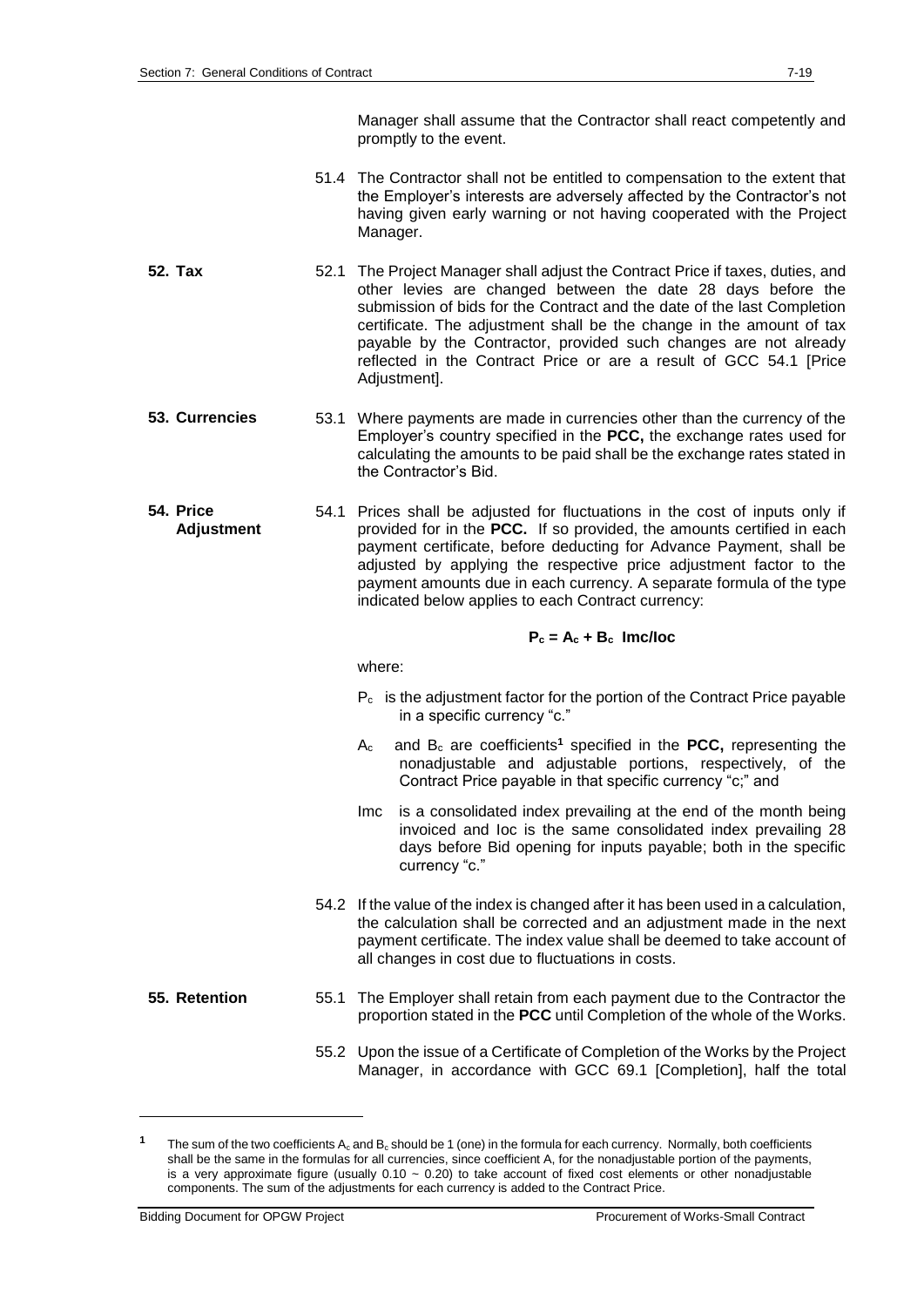amount retained shall be repaid to the Contractor and half when the Defects Liability Period has passed and the Project Manager has certified that all Defects notified by the Project Manager to the Contractor before the end of this period have been corrected. The Contractor may substitute retention money with an "on demand" bank guarantee.

- **56. Liquidated Damages** 56.1 The Contractor shall pay liquidated damages to the Employer at the rate per day stated in the **PCC** for each day that the Completion Date is later than the Intended Completion Date. The total amount of liquidated damages shall not exceed the amount defined in the **PCC.** The Employer may deduct liquidated damages from payments due to the Contractor. Payment of liquidated damages shall not affect the Contractor's liabilities.
	- 56.2 If the Intended Completion Date is extended after liquidated damages have been paid, the Project Manager shall correct any overpayment of liquidated damages by the Contractor by adjusting the next payment certificate. The Contractor shall be paid interest on the overpayment, calculated from the date of payment to the date of repayment, at the rates specified in GCC 50.1 [Payments].
- **57. Bonus** 57.1 The Contractor shall be paid a Bonus calculated at the rate per calendar day stated in the **PCC** for each day (less any days for which the Contractor is paid for acceleration) that the Completion is earlier than the Intended Completion Date. The Project Manager shall certify that the Works are complete, although they may not be due to be complete.
- **58. Advance Payment** 58.1 The Employer shall make advance payment to the Contractor of the amounts stated in the **PCC** by the date stated in the **PCC,** against provision by the Contractor of an unconditional bank guarantee in a form and by a bank acceptable to the Employer in amounts and currencies equal to the advance payment. The guarantee shall remain effective until the advance payment has been repaid, but the amount of the guarantee shall be progressively reduced by the amounts repaid by the Contractor. Interest shall not be charged on the advance payment.
	- 58.2 The Contractor is to use the advance payment only to pay for Equipment, Plant, Materials, and mobilization expenses required specifically for execution of the Contract. The Contractor shall demonstrate that advance payment has been used in this way by supplying copies of invoices or other documents to the Project Manager.
	- 58.3 The advance payment shall be repaid by deducting proportionate amounts from payments otherwise due to the Contractor, following the schedule of completed percentages of the Works on a payment basis. No account shall be taken of the advance payment or its repayment in assessing valuations of work done, Variations, price adjustments, Compensation Events, Bonuses, or Liquidated Damages.
- **59. Securities** 59.1 The Performance Security shall be provided to the Employer no later than the date specified in the Letter of Acceptance and shall be issued in an amount specified in the **PCC,** by a bank acceptable to the Employer, and denominated in the types and proportions of the currencies in which the Contract Price is payable. The Performance Security shall be valid until a date 28 days from the date of issue of the Certificate of Completion in the case of a bank guarantee.
- **60. Dayworks** 60.1 If applicable, the Dayworks rates in the Contractor's Bid shall be used for small additional amounts of work only when the Project Manager has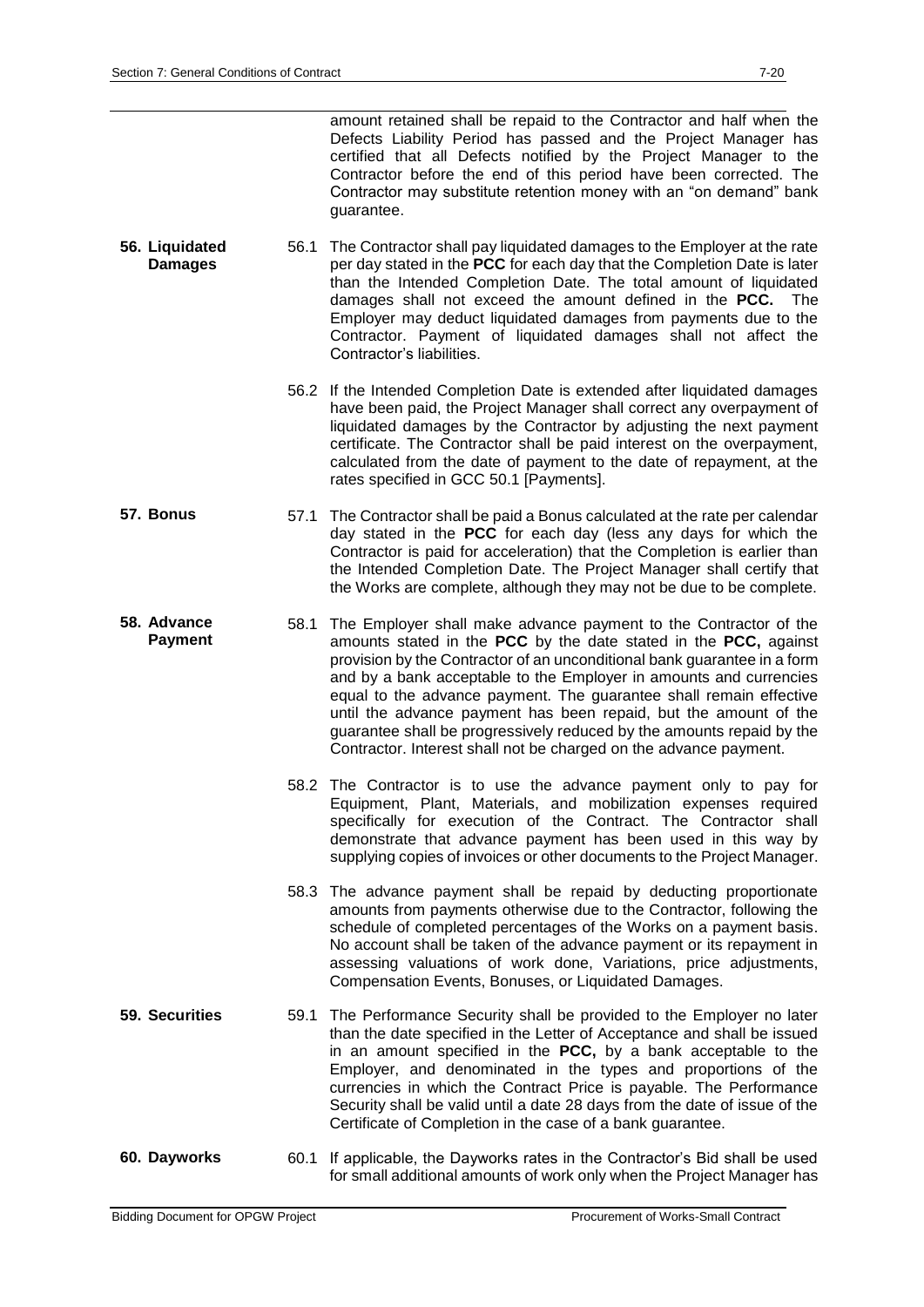given written instructions in advance for additional work to be paid for in that way.

- 60.2 All work to be paid for as Dayworks shall be recorded by the Contractor on forms approved by the Project Manager. Each completed form shall be verified and signed by the Project Manager within 2 days of the work being done.
- 60.3 The Contractor shall be paid for Dayworks subject to obtaining signed Dayworks forms.
- **61. Cost of Repairs** 61.1 Loss or damage to the Works or Materials to be incorporated in the Works between the Start Date and the end of the Defects Correction periods shall be remedied by the Contractor at the Contractor's cost if the loss or damage arises from the Contractor's acts or omissions.

#### **F. Force Majeure**

- **62. Definition of Force Majeure** 62.1 In this Clause, "Force Majeure" means an exceptional event or circumstance,
	- (a) which is beyond a Party's control;
	- (b) which such Party could not reasonably have provided against before entering into the Contract;
	- (c) which, having arisen, such Party could not reasonably have avoided or overcome; and
	- (d) which is not substantially attributable to the other Party.
	- 62.2 Force Majeure may include, but is not limited to, exceptional events or circumstances of the kind listed below, so long as conditions (a) to (d) above are satisfied:
		- (a) war, hostilities (whether war be declared or not), invasion, act of foreign enemies;
		- (b) rebellion, terrorism, sabotage by persons other than the Contractor's Personnel, revolution, insurrection, military or usurped power, or civil war;
		- (c) riot, commotion, disorder, strike or lockout by persons other than the Contractor's Personnel;
		- (d) munitions of war, explosive materials, ionizing radiation or contamination by radio-activity, except as may be attributable to the Contractor's use of such munitions, explosives, radiation or radio-activity; and
		- (e) natural catastrophes such as earthquake, hurricane, typhoon, or volcanic activity.
- **63. Notice of Force Majeure** 63.1 If a Party is or will be prevented from performing its substantial obligations under the Contract by Force Majeure, then it shall give notice to the other Party of the event or circumstances constituting the Force Majeure and shall specify the obligations, the performance of which is or will be prevented. The notice shall be given within 14 days after the Party became aware, or should have become aware, of the relevant event or circumstance constituting Force Majeure.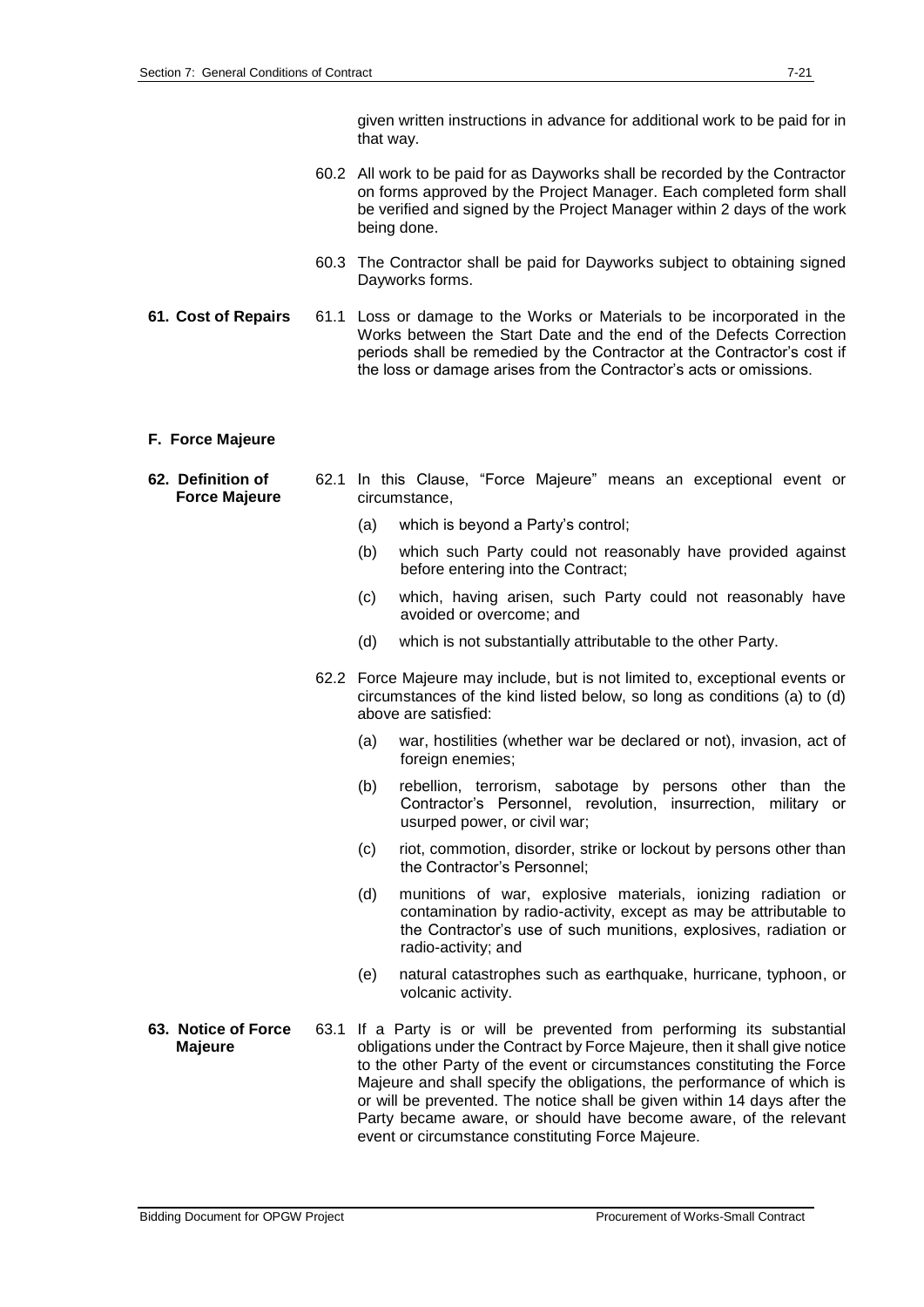|                                                                      | 63.2 The Party shall, having given notice, be excused from performance of<br>its obligations for so long as such Force Majeure prevents it from<br>performing them.                                                                                                                                                                                                                                                                                                                                                                                                                                                 |  |  |  |  |
|----------------------------------------------------------------------|---------------------------------------------------------------------------------------------------------------------------------------------------------------------------------------------------------------------------------------------------------------------------------------------------------------------------------------------------------------------------------------------------------------------------------------------------------------------------------------------------------------------------------------------------------------------------------------------------------------------|--|--|--|--|
|                                                                      | 63.3 Notwithstanding any other provision of this Clause, Force Majeure shall<br>not apply to obligations of either Party to make payments to the other<br>Party under the Contract.                                                                                                                                                                                                                                                                                                                                                                                                                                 |  |  |  |  |
| 64. Duty to<br><b>Minimize Delay</b>                                 | 64.1 Each Party shall at all times use all reasonable endeavors to minimize<br>any delay in the performance of the Contract as a result of Force<br>Majeure.                                                                                                                                                                                                                                                                                                                                                                                                                                                        |  |  |  |  |
|                                                                      | 64.2 A Party shall give notice to the other Party when it ceases to be affected<br>by the Force Majeure.                                                                                                                                                                                                                                                                                                                                                                                                                                                                                                            |  |  |  |  |
| 65. Consequences<br>of Force<br><b>Majeure</b>                       | 65.1 If the Contractor is prevented from performing its substantial obligations<br>under the Contract by Force Majeure of which notice has been given<br>under GCC Subclause 63 [Notice of Force Majeure], and suffers delay<br>and/or incurs Cost by reason of such Force Majeure, the Contractor shall<br>be entitled subject to GCC Subclause 30.1 [Procedure for Disputes] to                                                                                                                                                                                                                                   |  |  |  |  |
|                                                                      | an extension of time for any such delay, if completion is or will be<br>(a)<br>delayed, under GCC Subclause 36 [Extension of the Intended<br>Completion Date]; and                                                                                                                                                                                                                                                                                                                                                                                                                                                  |  |  |  |  |
|                                                                      | if the event or circumstance is of the kind described in sub-<br>(b)<br>paragraphs (a) to (d) of GCC Subclause 62.2 [Definition of Force<br>Majeure] and, in the case of subparagraphs (b) to (d), occurs in<br>the Country, payment of any such Cost, including the costs of<br>rectifying or replacing the Works and/or Goods damaged or<br>destructed by Force Majeure, to the extent they are not<br>indemnified through the insurance policy referred to in GCC<br>Subclause 19 [Insurance].                                                                                                                   |  |  |  |  |
|                                                                      | 65.2 After receiving this notice, the Project Manager shall proceed in<br>accordance with GCC Subclause 10 [Project Manager's Decisions] to<br>agree or determine these matters.                                                                                                                                                                                                                                                                                                                                                                                                                                    |  |  |  |  |
| 66. Force Majeure<br><b>Affecting</b><br>Subcontractor               | 66.1 If any Subcontractor is entitled under any contract or agreement relating<br>to the Works to relief from force majeure on terms additional to or<br>broader than those specified in this Clause, such additional or broader<br>Force Majeure events or circumstances shall not excuse the<br>Contractor's nonperformance or entitle him to relief under this Clause.                                                                                                                                                                                                                                           |  |  |  |  |
| 67. Optional<br>Termination,<br><b>Payment and</b><br><b>Release</b> | 67.1 If the execution of substantially all the Works in progress is prevented<br>for a continuous period of 84 days by reason of Force Majeure of which<br>notice has been given under GCC Subclause 63 [Notice of Force<br>Majeure], or for multiple periods which total more than 140 days due to<br>the same notified Force Majeure, then either Party may give to the other<br>Party a notice of termination of the Contract. In this event, the<br>termination shall take effect 7 days after the notice is given, and the<br>Contractor shall proceed in accordance with GCC Subclause 73.5<br>[Termination]. |  |  |  |  |
|                                                                      | 67.2 Upon such termination, the Project Manager shall determine the value<br>of the work done and issue a Payment Certificate, which shall include                                                                                                                                                                                                                                                                                                                                                                                                                                                                  |  |  |  |  |
|                                                                      | (a)<br>the amounts payable for any work carried out for which a price is<br>stated in the Contract;                                                                                                                                                                                                                                                                                                                                                                                                                                                                                                                 |  |  |  |  |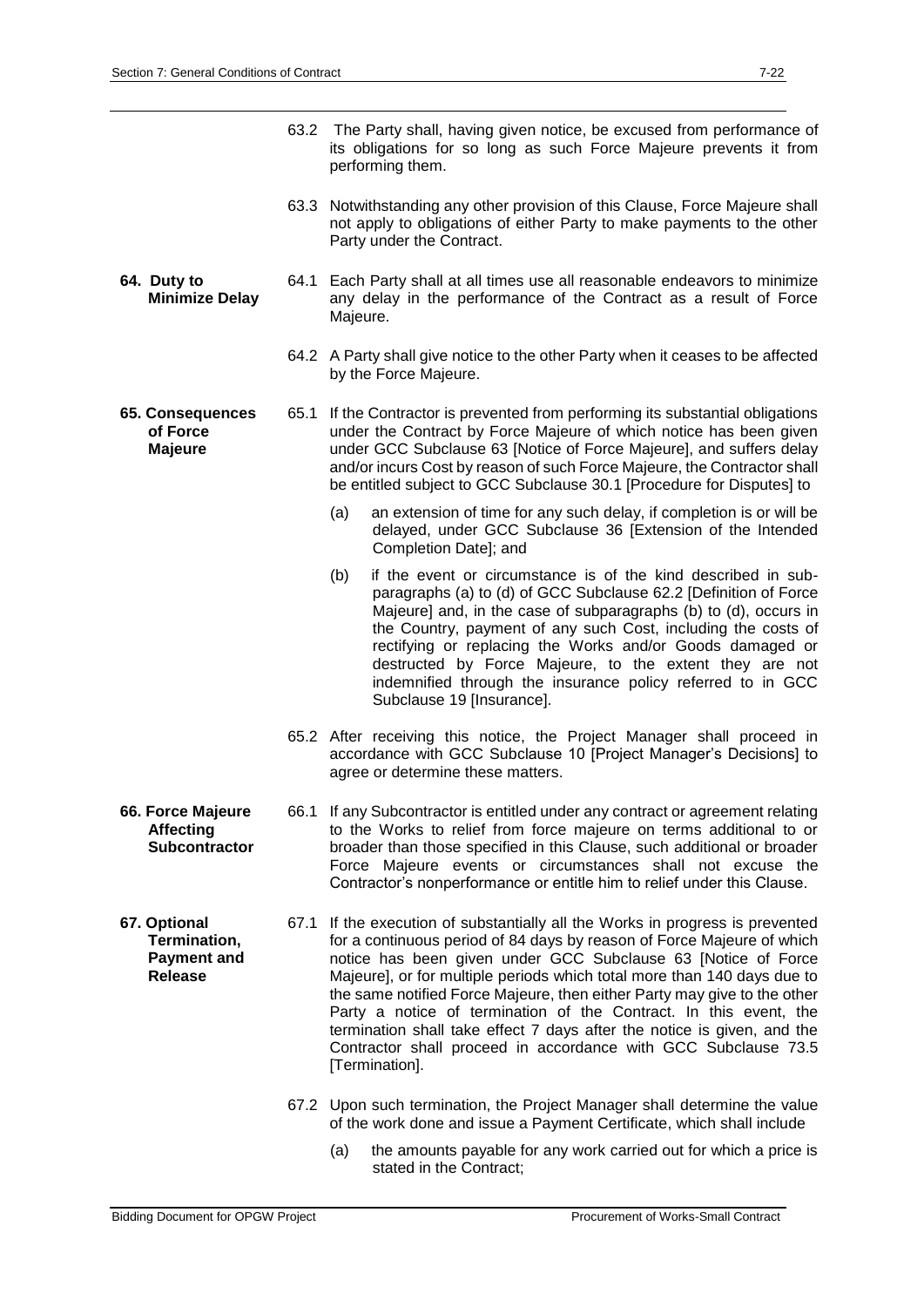| (b) | the Cost of Plant and Materials ordered for the Works which have     |
|-----|----------------------------------------------------------------------|
|     | been delivered to the Contractor, or of which the Contractor is      |
|     | liable to accept delivery: this Plant and Materials shall become the |
|     | property of (and be at the risk of) the Employer when paid for by    |
|     | the Employer, and the Contractor shall place the same at the         |
|     | Employer's disposal;                                                 |

- (c) other Costs or liabilities which in the circumstances were reasonably and necessarily incurred by the Contractor in the expectation of completing the Works;
- (d) the Cost of removal of Temporary Works and Contractor's Equipment from the Site and the return of these items to the Contractor's works in his country (or to any other destination at no greater cost); and
- (e) the Cost of repatriation of the Contractor's staff and Labour employed wholly in connection with the Works at the date of termination.
- **68. Release from Performance** 68.1 Notwithstanding any other provision of this Clause, if any event or circumstance outside the control of the Parties (including, but not limited to, Force Majeure) arises, which makes it impossible or unlawful for either or both Parties to fulfill its or their contractual obligations or which, under the law governing the Contract, entitles the Parties to be released from further performance of the Contract, then upon notice by either Party to the other Party of such event or circumstance,
	- (a) the Parties shall be discharged from further performance, without prejudice to the rights of either Party in respect of any previous breach of the Contract; and
	- (b) the sum payable by the Employer to the Contractor shall be the same as would have been payable under GCC Subclause 67 [Optional Termination, Payment and Release] if the Contract had been terminated under GCC Subclause 67.

#### **G. Finishing the Contract**

- **69. Completion** 69.1 Completion shall not have been reached until the Works as specified have been completed, including successful testing and commissioning. Upon reaching Completion the Contractor shall request the Project Manager to issue a certificate of Completion of the Works, and the Project Manager shall do so upon deciding that the work is completed and fit for use in its intended purpose.
- **70. Taking Over** 70.1 The Employer shall take over the Site and the Works within 7 days of the Project Manager's issuing a Certificate of Completion.
- **71. Final Account** 71.1 The Contractor shall supply the Project Manager with a detailed account of the total amount that the Contractor considers payable under the Contract before the end of the Defects Liability Period. The Project Manager shall issue a Defects Liability Certificate and certify any final payment that is due to the Contractor within 56 days of receiving the Contractor's account if it is correct and complete. If it is not, the Project Manager shall issue within 56 days a schedule that states the scope of the corrections or additions that are necessary. If the Final Account is still unsatisfactory after it has been resubmitted, the Project Manager shall decide on the amount payable to the Contractor and issue a payment certificate.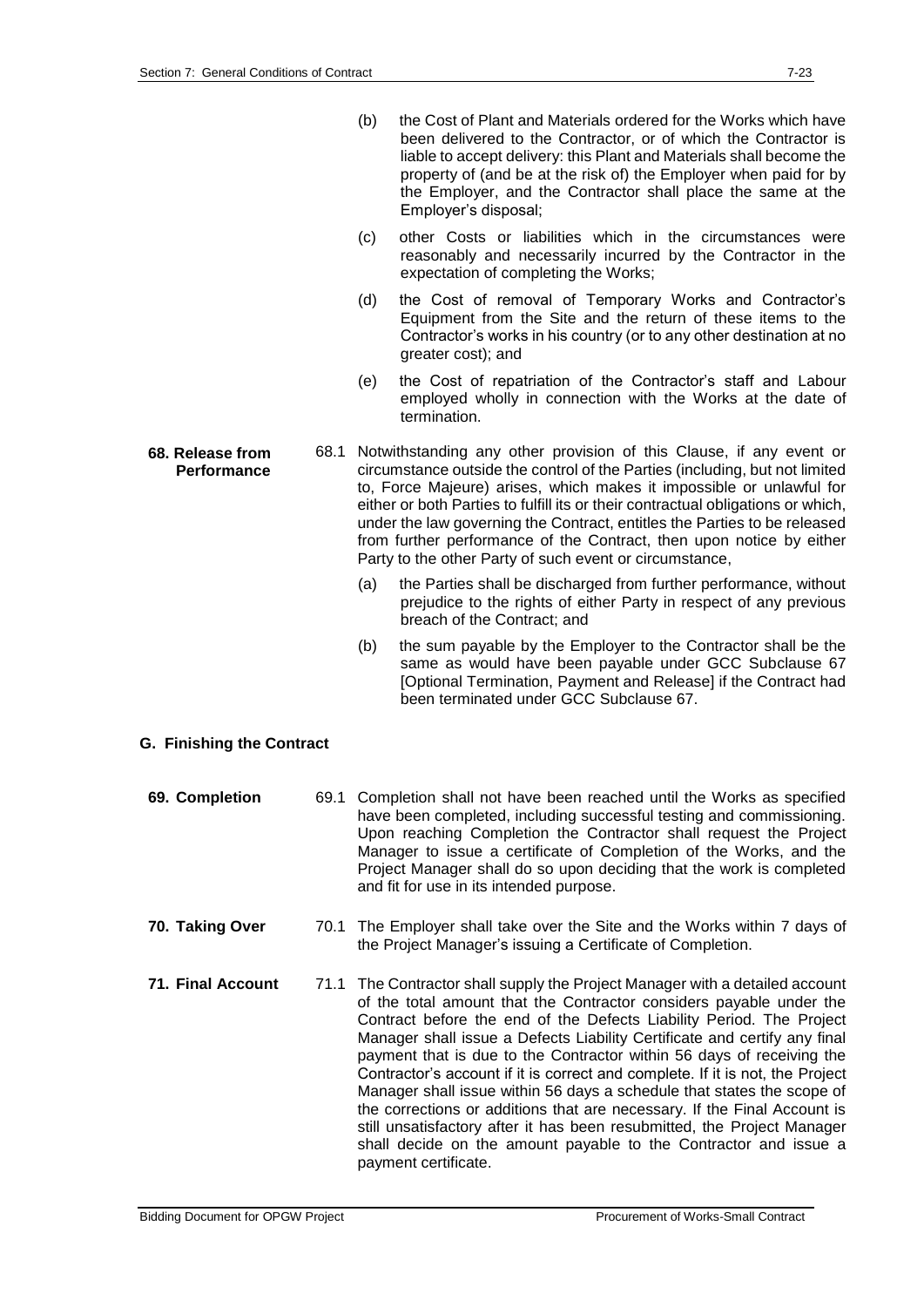| 72. Operating and<br><b>Maintenance</b><br><b>Manuals</b> |      | 72.1 If "as built" Drawings and/or operating and maintenance manuals are<br>required, the Contractor shall supply them by the dates stated in the<br>PCC.                                                                                                                                    |                                                                                                                                                                                                                                                                                                                                                                                         |  |
|-----------------------------------------------------------|------|----------------------------------------------------------------------------------------------------------------------------------------------------------------------------------------------------------------------------------------------------------------------------------------------|-----------------------------------------------------------------------------------------------------------------------------------------------------------------------------------------------------------------------------------------------------------------------------------------------------------------------------------------------------------------------------------------|--|
|                                                           |      | 72.2 If the Contractor does not supply the Drawings and/or manuals by the<br>dates stated in the PCC pursuant to GCC 72.1, or they do not receive<br>the Project Manager's approval, the Project Manager shall withhold the<br>amount stated in the PCC from payments due to the Contractor. |                                                                                                                                                                                                                                                                                                                                                                                         |  |
| 73. Termination                                           | 73.1 | The Employer or the Contractor may terminate the Contract if the other<br>party causes a fundamental breach of the Contract.                                                                                                                                                                 |                                                                                                                                                                                                                                                                                                                                                                                         |  |
|                                                           |      |                                                                                                                                                                                                                                                                                              | 73.2 Fundamental breaches of Contract shall include, but shall not be limited<br>to, the following:                                                                                                                                                                                                                                                                                     |  |
|                                                           |      | (a)                                                                                                                                                                                                                                                                                          | the Contractor stops work for 28 days when no stoppage of work<br>is shown on the current Program and the stoppage has not been<br>authorized by the Project Manager;                                                                                                                                                                                                                   |  |
|                                                           |      | (b)                                                                                                                                                                                                                                                                                          | the Project Manager instructs the Contractor to delay the progress<br>of the Works, and the instruction is not withdrawn within 28 days;                                                                                                                                                                                                                                                |  |
|                                                           |      | (c)                                                                                                                                                                                                                                                                                          | the Employer or the Contractor is made bankrupt or goes into<br>liquidation other than for a reconstruction or amalgamation;                                                                                                                                                                                                                                                            |  |
|                                                           |      | (d)                                                                                                                                                                                                                                                                                          | a payment certified by the Project Manager is not paid by the<br>Employer to the Contractor within 84 days of the date of the<br>Project Manager's certificate;                                                                                                                                                                                                                         |  |
|                                                           |      | the Project Manager gives Notice that failure to correct a particular<br>(e)<br>Defect is a fundamental breach of Contract and the Contractor<br>fails to correct it within a reasonable period of time determined by<br>the Project Manager;                                                |                                                                                                                                                                                                                                                                                                                                                                                         |  |
|                                                           |      | (f)                                                                                                                                                                                                                                                                                          | the Project Manager gives two consecutive Notices to update the<br>Program and accelerate the works to ensure compliance with<br>GCC Subclause 22.1 [The Works to Be Completed by the<br>Intended Completion Date] and the Contractor fails to update the<br>Program and demonstrate acceleration of the works within a<br>reasonable period of time determined by the Project Manager; |  |
|                                                           |      | (g)                                                                                                                                                                                                                                                                                          | the Contractor does not maintain a Security, which is required;                                                                                                                                                                                                                                                                                                                         |  |
|                                                           |      | (h)<br>the Contractor has delayed the completion of the Works by the<br>number of days for which the maximum amount of liquidated<br>damages can be paid, as defined in the PCC; and                                                                                                         |                                                                                                                                                                                                                                                                                                                                                                                         |  |
|                                                           |      | (i)                                                                                                                                                                                                                                                                                          | if the Contractor, in the judgment of the Employer has engaged in<br>integrity violations in competing for or in executing the Contract,<br>pursuant to GCC 74.1 [Fraud and Corruption].                                                                                                                                                                                                |  |
|                                                           |      |                                                                                                                                                                                                                                                                                              | 73.3 When either party to the Contract gives notice of a breach of Contract to<br>the Project Manager for a cause other than those listed under GCC 73.2<br>above, the Project Manager shall decide whether the breach is<br>fundamental or not.                                                                                                                                        |  |
|                                                           |      |                                                                                                                                                                                                                                                                                              | 73.4 Notwithstanding the above, the Employer may terminate the Contract for<br>convenience.                                                                                                                                                                                                                                                                                             |  |
|                                                           |      |                                                                                                                                                                                                                                                                                              | 73.5 If the Contract is terminated, the Contractor shall stop work immediately,<br>make the Site safe and secure, and leave the Site as soon as reasonably                                                                                                                                                                                                                              |  |

possible.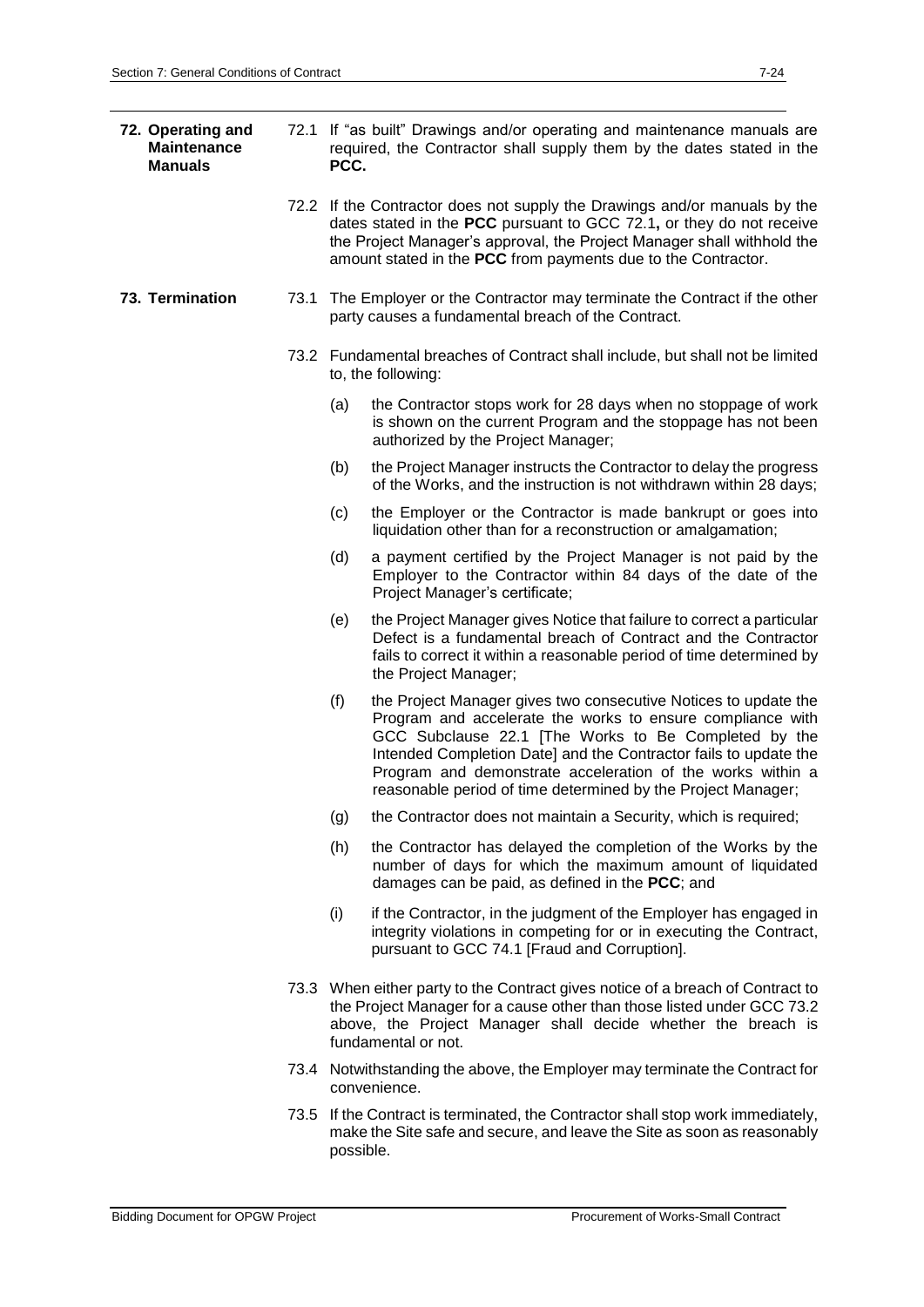**74. Fraud and Corruption** 74.1 If the Employer determines that the Contractor and/or any of its personnel, or its agents, or its Subcontractors, subconsultants, services providers, suppliers and/or their employees has engaged in corrupt, fraudulent, collusive, coercive, or obstructive practices, in competing for or in executing the Contract, then the Employer may, after giving 14 days' notice to the Contractor, terminate the Contractor's employment under the Contract and expel him from the Site in accordance with Clause 73 of the **GCC**.

For the purposes of this Sub-Clause,

- (i) "corrupt practice" is the offering, giving, receiving or soliciting, directly or indirectly, of anything of value to influence improperly the actions of another party<sup>2</sup>;
- (ii) "fraudulent practice" is any act or omission, including a misrepresentation, that knowingly or recklessly misleads, or attempts to mislead, a party to obtain a financial or other benefit or to avoid an obligation<sup>3</sup>;
- (iii) "collusive practice" is an arrangement between two or more parties<sup>4</sup> designed to achieve an improper purpose, including to influence improperly the actions of another party;
- (iv) "coercive practice" is impairing or harming, or threatening to impair or harm, directly or indirectly, any party<sup>5</sup> or the property of the party to influence improperly the actions of a party;
- (v) "obstructive practice" is
	- (a) deliberately destroying, falsifying, altering or concealing of evidence material to the investigation or making false statements to investigators in order to materially impede an Employer investigation into allegations of a corrupt, fraudulent, coercive or collusive practice; and/or threatening, harassing or intimidating any party to prevent it from disclosing its knowledge of matters relevant to the investigation or from pursuing the investigation, or
	- (b) acts intended to materially impede the exercise of the Employer's inspection and audit rights provided for under Clause 28 of the GCC.
- **75. Payment upon Termination** 75.1 If the Contract is terminated because of a fundamental breach of Contract by the Contractor, the Project Manager shall issue a certificate for the value of the work done and Materials ordered less advance payments received up to the date of the issue of the certificate and less

5 "Party" refers to a participant in the procurement process or contract execution.

1

<sup>2</sup> "Another party" refers to a public official acting in relation to the procurement process or contract execution]. In this context, "public official" includes Solomon Power staff and employees of other organizations taking or reviewing procurement decisions.

 $\overline{a}$ "Party" refers to a public official; the terms "benefit" and "obligation" relate to the procurement process or contract execution; and the "act or omission" is intended to influence the procurement process or contract execution.

<sup>4</sup> "Parties" refers to participants in the procurement process (including public officials) attempting to establish bid prices at artificial, non-competitive levels.